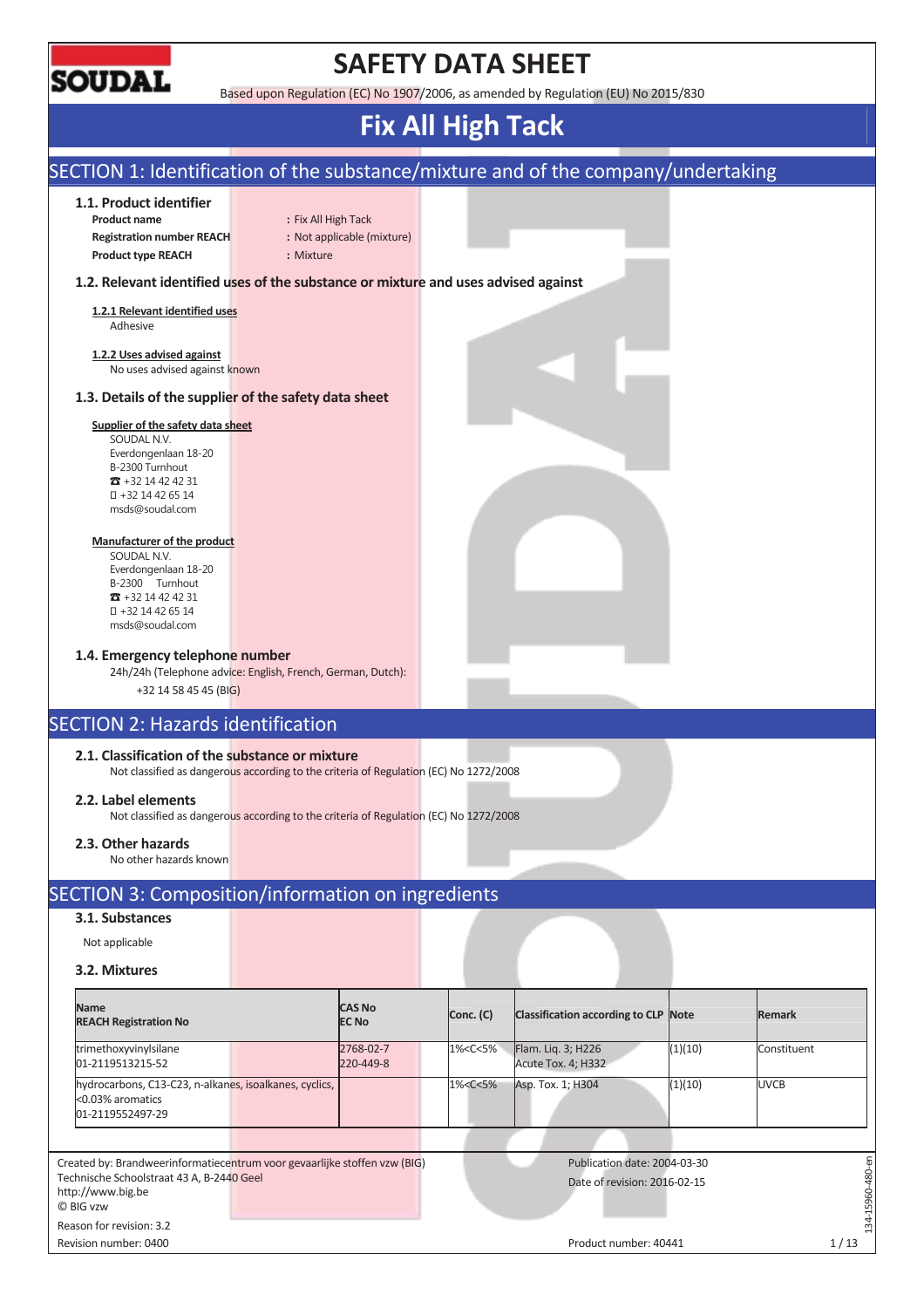| <b>Fix All High Tack</b>                                                                                                                                                                                                                                                                                                                                                                                                                                                                                                                                                                                                                                                                                                                                                                                                                                                                                                                                      |
|---------------------------------------------------------------------------------------------------------------------------------------------------------------------------------------------------------------------------------------------------------------------------------------------------------------------------------------------------------------------------------------------------------------------------------------------------------------------------------------------------------------------------------------------------------------------------------------------------------------------------------------------------------------------------------------------------------------------------------------------------------------------------------------------------------------------------------------------------------------------------------------------------------------------------------------------------------------|
| (1) For H-statements in full: see heading 16<br>(10) Subject to restrictions of Annex XVII of Regulation (EC) No. 1907/2006                                                                                                                                                                                                                                                                                                                                                                                                                                                                                                                                                                                                                                                                                                                                                                                                                                   |
| <b>SECTION 4: First aid measures</b>                                                                                                                                                                                                                                                                                                                                                                                                                                                                                                                                                                                                                                                                                                                                                                                                                                                                                                                          |
| 4.1. Description of first aid measures<br>General:<br>If you feel unwell, seek medical advice.<br><b>After inhalation:</b><br>Remove the victim into fresh air. Respiratory problems: consult a doctor/medical service.<br>After skin contact:<br>Rinse with water. Soap may be used. Take victim to a doctor if irritation persists.<br>After eye contact:<br>Rinse with water. Take victim to an ophthalmologist if irritation persists.<br>After ingestion:<br>Rinse mouth with water. Consult a doctor/medical service if you feel unwell.<br>4.2. Most important symptoms and effects, both acute and delayed<br>4.2.1 Acute symptoms<br><b>After inhalation:</b><br>No effects known.<br>After skin contact:<br>No effects known.<br>After eye contact:<br>No effects known.<br>After ingestion:<br>No effects known.<br>4.2.2 Delayed symptoms<br>No effects known.<br>4.3. Indication of any immediate medical attention and special treatment needed |
| If applicable and available it will be listed below.<br><b>SECTION 5: Firefighting measures</b>                                                                                                                                                                                                                                                                                                                                                                                                                                                                                                                                                                                                                                                                                                                                                                                                                                                               |
| 5.1. Extinguishing media<br>5.1.1 Suitable extinguishing media:<br>Adapt extinguishing media to the environment.<br>5.1.2 Unsuitable extinguishing media:<br>No unsuitable extinguishing media known.<br>5.2. Special hazards arising from the substance or mixture<br>On heating/burning: release of carbon monoxide - carbon dioxide and formation of small quantities of nitrous vapours.<br>5.3. Advice for firefighters<br>5.3.1 Instructions:<br>No specific fire-fighting instructions required.<br>5.3.2 Special protective equipment for fire-fighters:                                                                                                                                                                                                                                                                                                                                                                                              |
| Gloves. Protective clothing. Heat/fire exposure: compressed air/oxygen apparatus.                                                                                                                                                                                                                                                                                                                                                                                                                                                                                                                                                                                                                                                                                                                                                                                                                                                                             |
| <b>SECTION 6: Accidental release measures</b>                                                                                                                                                                                                                                                                                                                                                                                                                                                                                                                                                                                                                                                                                                                                                                                                                                                                                                                 |
| 6.1. Personal precautions, protective equipment and emergency procedures<br>6.1.1 Protective equipment for non-emergency personnel<br>See heading 8.2<br>6.1.2 Protective equipment for emergency responders<br>Gloves. Protective clothing.<br>Suitable protective clothing<br>See heading 8.2                                                                                                                                                                                                                                                                                                                                                                                                                                                                                                                                                                                                                                                               |
| 6.2. Environmental precautions<br>Contain leaking substance. Use appropriate containment to avoid environmental contamination.<br>6.3. Methods and material for containment and cleaning up                                                                                                                                                                                                                                                                                                                                                                                                                                                                                                                                                                                                                                                                                                                                                                   |

Cover spill with inert material, e.g.: sand, earth, vermiculite. Scoop solid spill into closing containers. Clean contaminated surfaces with an excess of water.

Reason for revision: 3.2 Publication date: 2004-03-30 Date of revision: 2016-02-15

Revision number: 0400 2/13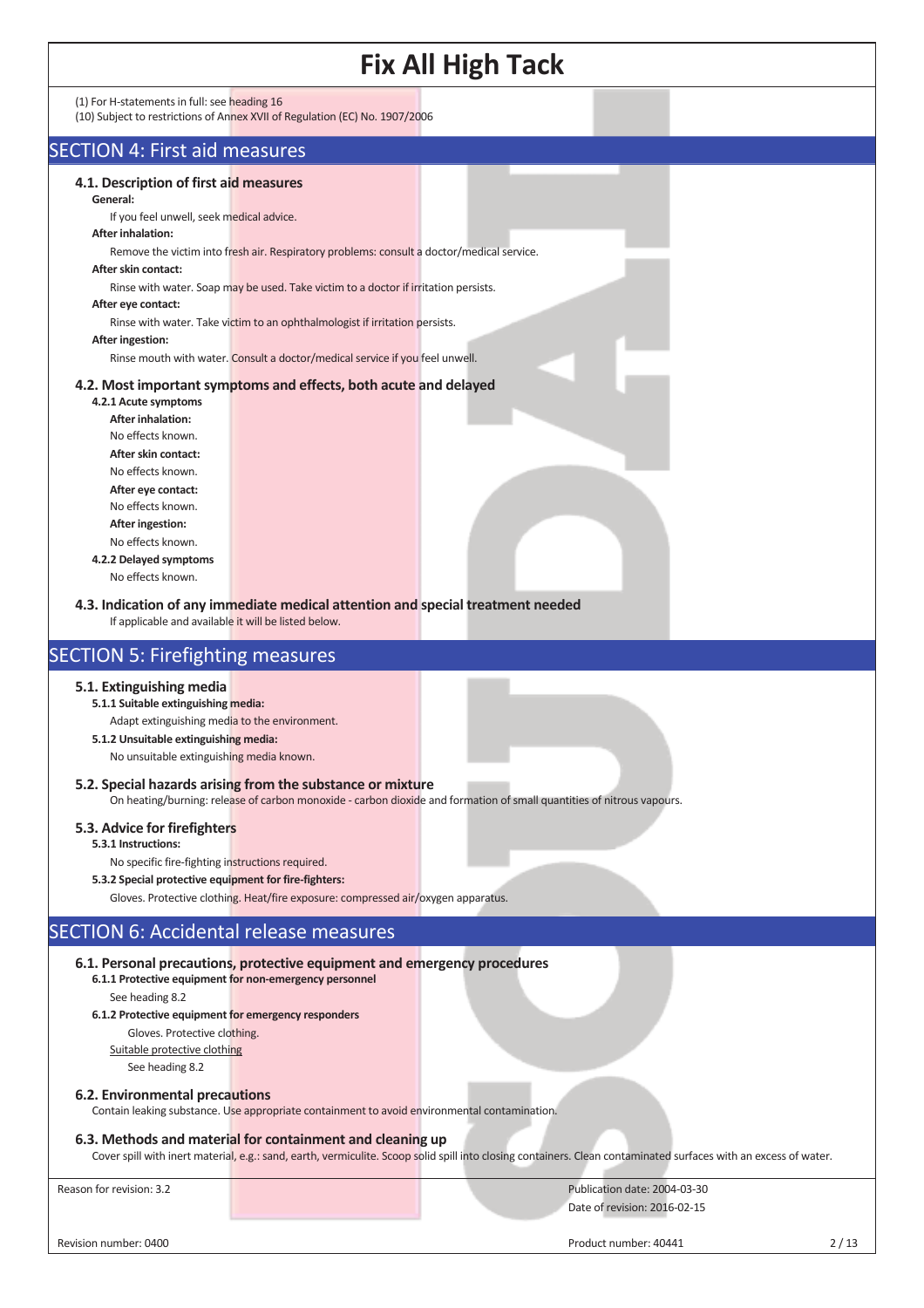### **6.4. Reference to other sections**

See heading 13.

# SECTION 7: Handling and storage

The information in this section is a general description. If applicable and available, exposure scenarios are attached in annex. Always use the relevant exposure scenarios that correspond to your identified use.

### **7.1. Precautions for safe handling**

Observe normal hygiene standards. Keep container tightly closed.

### **7.2. Conditions for safe storage, including any incompatibilities**

**7.2.1 Safe storage requirements:**  Meet the legal requirements. Store at room temperature. Max. storage time: 1 year(s).

- **7.2.2 Keep away from:**
- No data available.
- **7.2.3 Suitable packaging material:**  Synthetic material.
- **7.2.4 Non suitable packaging material:**
	- No data available

## **7.3. Specific end use(s)**

If applicable and available, exposure scenarios are attached in annex. See information supplied by the manufacturer.

## SECTION 8: Exposure controls/personal protection

## **8.1. Control parameters**

**8.1.1 Occupational exposure** 

a) Occupational exposure limit values

If limit values are applicable and available these will be listed below.

b) National biological limit values

If limit values are applicable and available these will be listed below.

### **8.1.2 Sampling methods**

If applicable and available it will be listed below.

**8.1.3 Applicable limit values when using the substance or mixture as intended**

If limit values are applicable and available these will be listed below.

**8.1.4 DNEL/PNEC values** 

## **DNEL/DMEL - Workers**

| trimethoxyvinylsilane           |                                                                         |  |                       |               |  |
|---------------------------------|-------------------------------------------------------------------------|--|-----------------------|---------------|--|
| <b>Effect level (DNEL/DMEL)</b> | Type                                                                    |  | Value                 | <b>Remark</b> |  |
| <b>DNEL</b>                     | Long-term systemic effects inhalation                                   |  | 4.9 mg/m <sup>3</sup> |               |  |
|                                 | Long-term systemic effects dermal                                       |  | $0.69$ mg/kg bw/day   |               |  |
|                                 | hydrocarbons, C13-C23, n-alkanes, isoalkanes, cyclics, <0.03% aromatics |  |                       |               |  |
| <b>Effect level (DNEL/DMEL)</b> | Type                                                                    |  | <b>Value</b>          | <b>Remark</b> |  |
|                                 |                                                                         |  | No data available     |               |  |

**DNEL/DMEL - General population**

| trimethoxyvinylsilane |
|-----------------------|
|-----------------------|

| <b>Type</b>                                                             | Value                      | <b>Remark</b> |
|-------------------------------------------------------------------------|----------------------------|---------------|
| Long-term systemic effects inhalation                                   | 1.04 mg/m <sup>3</sup>     |               |
| Acute systemic effects inhalation                                       | 93.4 mg/m <sup>3</sup> day |               |
| Acute systemic effects dermal                                           | 0.3 mg/kg bw/day           |               |
| Acute systemic effects dermal                                           | 26.9 mg/kg bw/day          |               |
| Long-term systemic effects oral                                         | 0.3 mg/kg bw/day           |               |
| hydrocarbons, C13-C23, n-alkanes, isoalkanes, cyclics, <0.03% aromatics |                            |               |
| <b>Type</b>                                                             | Value                      | <b>Remark</b> |
|                                                                         | No data available          |               |
|                                                                         |                            |               |
|                                                                         |                            |               |
|                                                                         |                            |               |

Reason for revision: 3.2 Publication date: 2004-03-30 Date of revision: 2016-02-15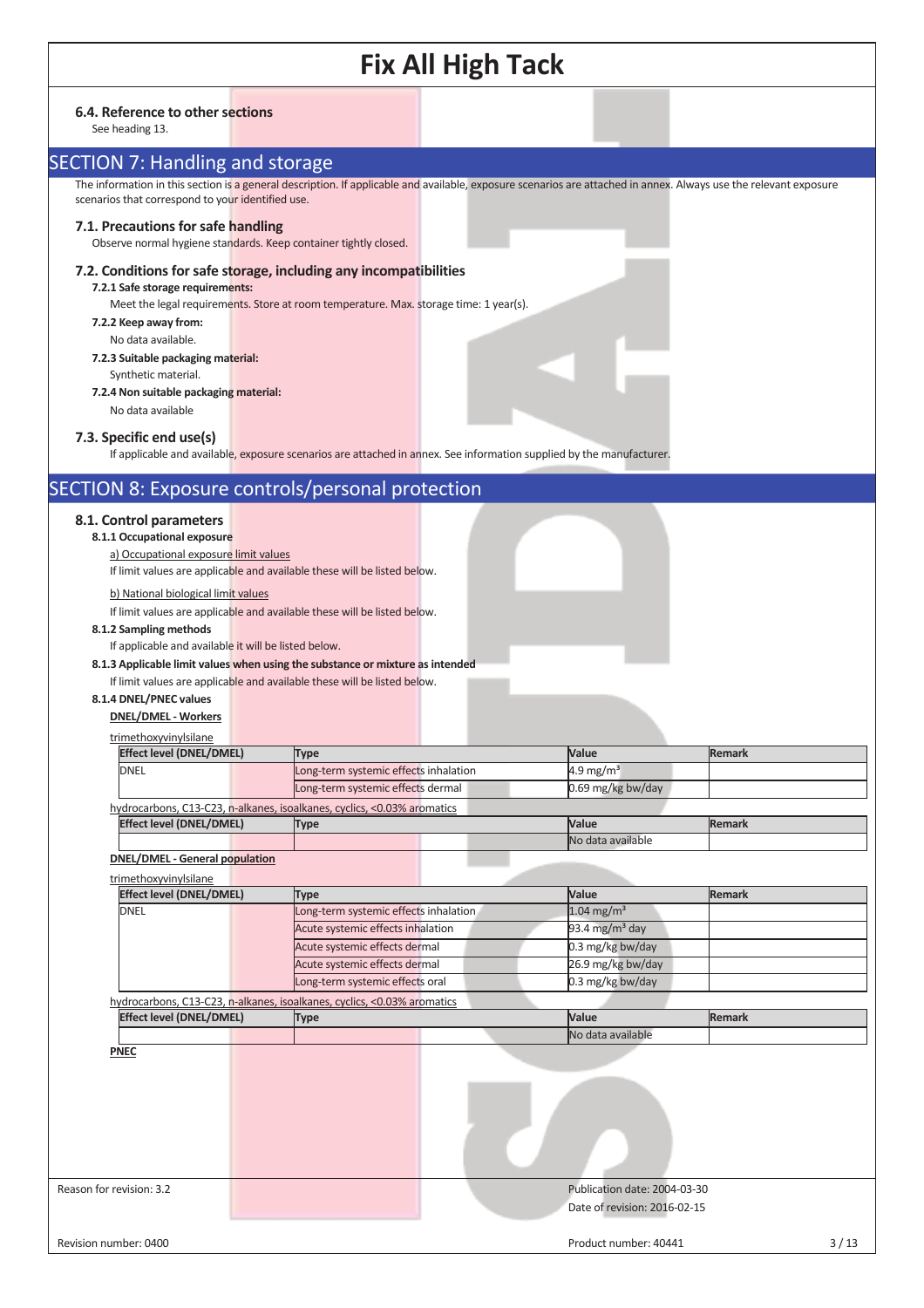| <b>Compartments</b>                                  |                                                                         | Value                  | Remark |  |
|------------------------------------------------------|-------------------------------------------------------------------------|------------------------|--------|--|
| Fresh water                                          |                                                                         | $0.34$ mg/l            |        |  |
| Marine water                                         |                                                                         | $0.034$ mg/l           |        |  |
| Aqua (intermittent releases)                         |                                                                         | $3.4 \text{ mg/l}$     |        |  |
| <b>STP</b>                                           |                                                                         | $110$ mg/l             |        |  |
| Fresh water sediment                                 |                                                                         | 1.24 mg/kg sediment dw |        |  |
| Marine water sediment                                |                                                                         | 0.12 mg/kg sediment dw |        |  |
| Soil                                                 |                                                                         | 0.052 mg/kg soil dw    |        |  |
|                                                      | hydrocarbons, C13-C23, n-alkanes, isoalkanes, cyclics, <0.03% aromatics |                        |        |  |
| <b>Compartments</b>                                  |                                                                         | Value                  | Remark |  |
|                                                      |                                                                         | No data available      |        |  |
| $0.4.5.01 \times 10^{-1}$ km s $0.01 \times 10^{-1}$ |                                                                         |                        |        |  |

## **8.1.5 Control banding**

If applicable and available it will be listed below.

#### **8.2. Exposure controls**

The information in this section is a general description. If applicable and available, exposure scenarios are attached in annex. Always use the relevant exposure scenarios that correspond to your identified use.

### **8.2.1 Appropriate engineering controls**

### **8.2.2 Individual protection measures, such as personal protective equipment**

Observe normal hygiene standards. Keep container tightly closed. Do not eat, drink or smoke during work.

#### a) Respiratory protection:

Respiratory protection not required in normal conditions.

b) Hand protection:

#### Gloves.

c) Eye protection:

Eye protection not required in normal conditions.

d) Skin protection:

Protective clothing.

### **8.2.3 Environmental exposure controls:**

See headings 6.2, 6.3 and 13

# SECTION 9: Physical and chemical properties

### **9.1. Information on basic physical and chemical properties**

| Physical form               | Paste                                                  |
|-----------------------------|--------------------------------------------------------|
| Odour                       | Characteristic odour                                   |
| Odour threshold             | No data available                                      |
| Colour                      | Variable in colour, depending on the composition       |
| Particle size               | No data available                                      |
| <b>Explosion limits</b>     | No data available                                      |
| Flammability                | Non combustible                                        |
| Log Kow                     | Not applicable (mixture)                               |
| Dynamic viscosity           | No data available                                      |
| Kinematic viscosity         | No data available                                      |
| Melting point               | No data available                                      |
| <b>Boiling point</b>        | No data available                                      |
| Flash point                 | Not applicable                                         |
| Evaporation rate            | No data available                                      |
| Relative vapour density     | Not applicable                                         |
| Vapour pressure             | No data available                                      |
| Solubility                  | water; insoluble                                       |
| Relative density            | $1.515$ ; 20 °C                                        |
| Decomposition temperature   | No data available                                      |
| Auto-ignition temperature   | No data available                                      |
| <b>Explosive properties</b> | No chemical group associated with explosive properties |
| Oxidising properties        | No chemical group associated with oxidising properties |
| pH                          | No data available                                      |
| 9.2. Other information      |                                                        |
| Absolute density            | 1515 kg/m <sup>3</sup> ; 20 °C                         |

Reason for revision: 3.2 **Publication date: 2004-03-30** Publication date: 2004-03-30

Date of revision: 2016-02-15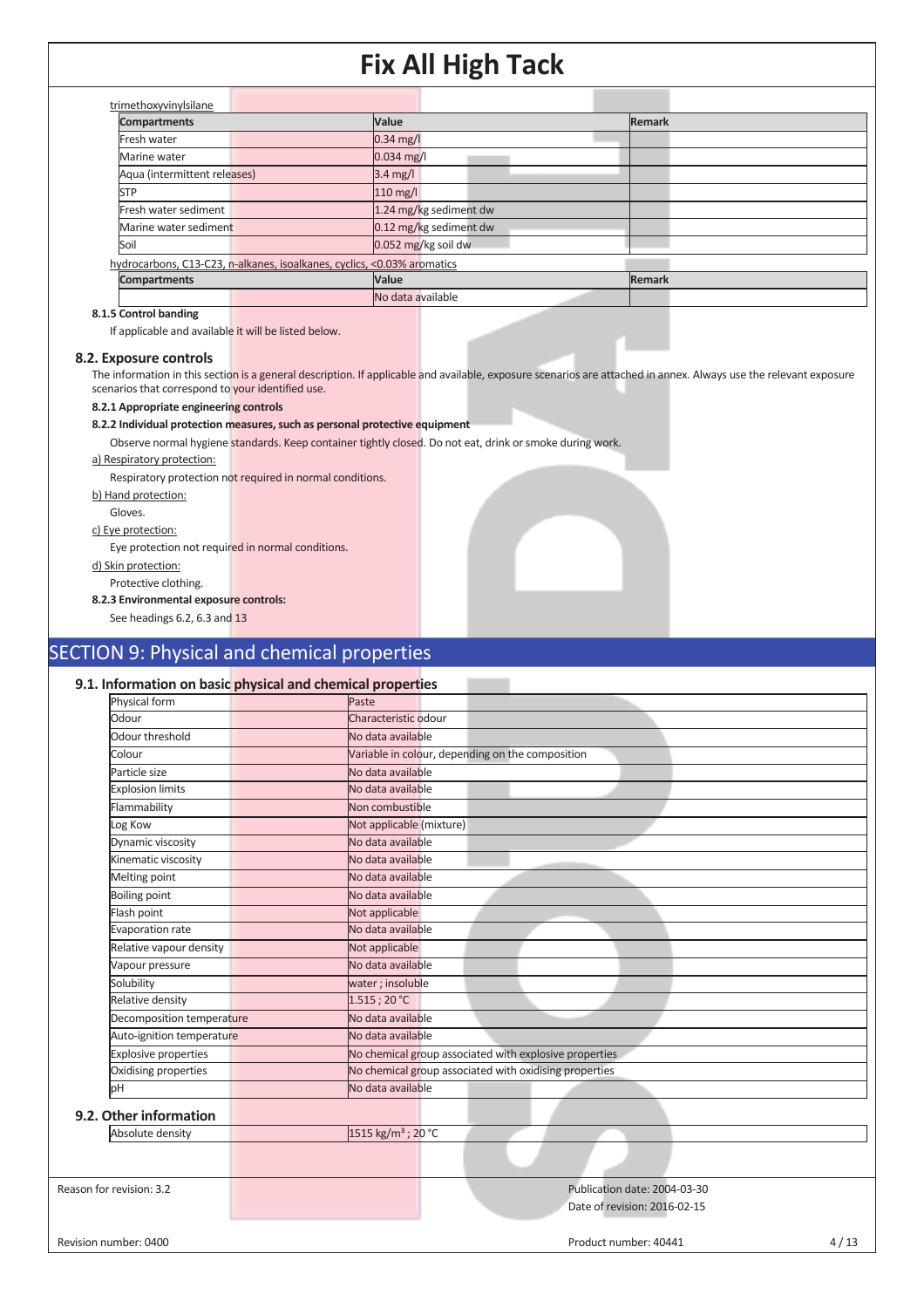# SECTION 10: Stability and reactivity

### **10.1. Reactivity**

No data available.

- **10.2. Chemical stability** Stable under normal conditions.
- **10.3. Possibility of hazardous reactions**  No data available.
- **10.4. Conditions to avoid**  No data available.

#### **10.5. Incompatible materials**  No data available.

#### **10.6. Hazardous decomposition products**

On heating/burning: release of carbon monoxide - carbon dioxide and formation of small quantities of nitrous vapours.

# SECTION 11: Toxicological information

### **11.1. Information on toxicological effects 11.1.1 Test results**

#### **Acute toxicity**

Fix All High Tack No (test)data on the mixture available

#### trimethoxyvinylsilane

| <b>Route of exposure</b>                                                |             | Parameter | Method                    | Value           | <b>Exposure time</b> | <b>Species</b>    | <b>Value</b><br>determination | <b>Remark</b> |
|-------------------------------------------------------------------------|-------------|-----------|---------------------------|-----------------|----------------------|-------------------|-------------------------------|---------------|
| <b>Oral</b>                                                             | LD50        |           | Equivalent to OECD<br>401 | 7120 mg/kg      |                      | Rat (male)        | <b>Experimental value</b>     |               |
| <b>Oral</b>                                                             | <b>LD50</b> |           | Equivalent to OECD<br>401 | $7236$ mg/kg bw |                      | Rat (female)      | Experimental value            |               |
| Dermal                                                                  | LD50        |           | Equivalent to OECD<br>402 | $3.36$ ml/kg bw | 24 h                 | Rabbit (female)   | <b>Experimental value</b>     |               |
| Dermal                                                                  | <b>LD50</b> |           | Equivalent to OECD<br>402 | 4 mg/kg bw      | $24$ week(s)         | Rat (male/female) | <b>QSAR</b>                   |               |
| Inhalation (vapours)                                                    | <b>LC50</b> |           | Equivalent to OECD<br>403 | $16.8$ mg/l     | 4h                   | Rat (male/female) | <b>Experimental value</b>     |               |
| hydrocarbons, C13-C23, n-alkanes, isoalkanes, cyclics, <0.03% aromatics |             |           |                           |                 |                      |                   |                               |               |

#### **Route of exposure Parameter Method Value Exposure time Species Value determination Remark** Oral CD50 OECD 401 > 5000 mg/kg bw Rat (male/female) Experimental value Dermal  $LD50$  OECD 402  $>3160$  mg/kg bw 24 h Rabbit (male/female) Experimental value Inhalation (aerosol) LC50 OECD 403 > 5266 mg/m<sup>3</sup> air 4 h Rat (male/female) Experimental value

Judgement is based on the relevant ingredients

## **Conclusion**

Not classified for acute toxicity

#### **Corrosion/irritation**

Fix All High Tack

No (test)data on the mixture available

| trimethoxyvinylsilane           |                |                 |      |                      |                            |                |                               |        |
|---------------------------------|----------------|-----------------|------|----------------------|----------------------------|----------------|-------------------------------|--------|
| <b>Route of exposure Result</b> |                | <b>Method</b>   |      | <b>Exposure time</b> | Time point                 | <b>Species</b> | <b>Value</b><br>determination | Remark |
| Eye                             | Not irritating | <b>OECD 405</b> | 24 h |                      | 1; 24; 48; 72 hours Rabbit |                | Experimental value            |        |
| Skin                            | Not irritating |                 | 24 h |                      | 24; 48; 72 hours           | Rabbit         | Experimental value            |        |
|                                 |                |                 |      |                      |                            |                |                               |        |

Reason for revision: 3.2 Publication date: 2004-03-30

# Date of revision: 2016-02-15

Revision number: 0400 5/13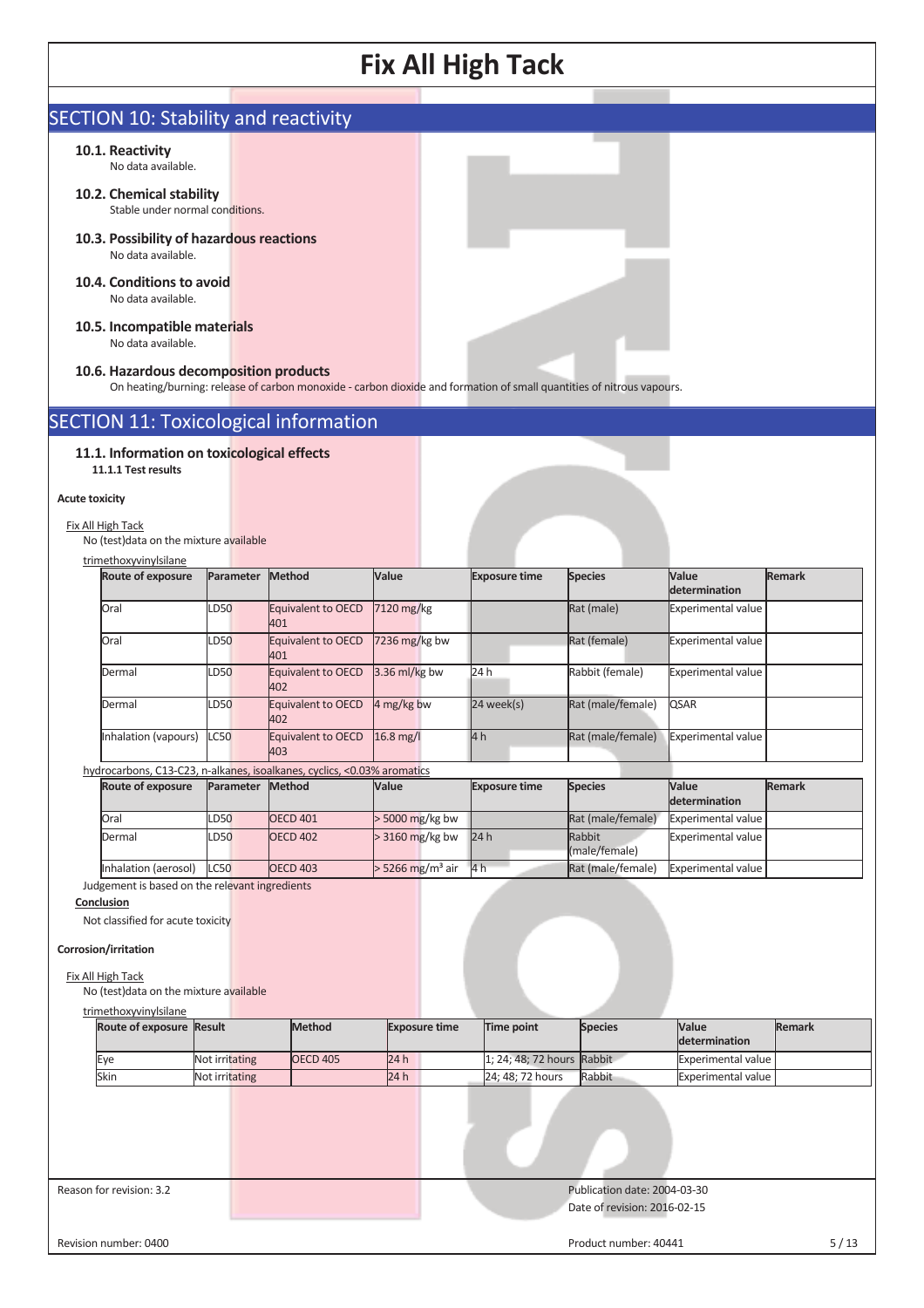| hydrocarbons, C13-C23, n-alkanes, isoalkanes, cyclics, <0.03% aromatics<br>Route of exposure Result                                                                                                                                                                                                                                                                                                                                                                                                                                                                                                                                |                                              | <b>Method</b>                    |                                    | <b>Exposure time</b> | <b>Time point</b>                                                                                                                         | <b>Species</b>                       | Value                             | Remark                                                                 |
|------------------------------------------------------------------------------------------------------------------------------------------------------------------------------------------------------------------------------------------------------------------------------------------------------------------------------------------------------------------------------------------------------------------------------------------------------------------------------------------------------------------------------------------------------------------------------------------------------------------------------------|----------------------------------------------|----------------------------------|------------------------------------|----------------------|-------------------------------------------------------------------------------------------------------------------------------------------|--------------------------------------|-----------------------------------|------------------------------------------------------------------------|
|                                                                                                                                                                                                                                                                                                                                                                                                                                                                                                                                                                                                                                    |                                              |                                  |                                    |                      |                                                                                                                                           |                                      | determination                     |                                                                        |
| Eye                                                                                                                                                                                                                                                                                                                                                                                                                                                                                                                                                                                                                                | Not irritating                               | <b>OECD 405</b>                  | 24h                                |                      | 24; 48; 72 hours                                                                                                                          | Rabbit                               | <b>Experimental value</b>         |                                                                        |
| Skin                                                                                                                                                                                                                                                                                                                                                                                                                                                                                                                                                                                                                               | Not irritating                               | <b>OECD 404</b>                  | 4h                                 |                      | 24; 48; 72 hours                                                                                                                          | Rabbit                               | <b>Experimental value</b>         |                                                                        |
| Skin                                                                                                                                                                                                                                                                                                                                                                                                                                                                                                                                                                                                                               | Not irritating                               | <b>Other</b>                     | 24h                                |                      | 24; 48; 72 hours                                                                                                                          | Human                                | <b>Experimental value</b>         |                                                                        |
| Judgement is based on the relevant ingredients                                                                                                                                                                                                                                                                                                                                                                                                                                                                                                                                                                                     |                                              |                                  |                                    |                      |                                                                                                                                           |                                      |                                   |                                                                        |
| Conclusion                                                                                                                                                                                                                                                                                                                                                                                                                                                                                                                                                                                                                         |                                              |                                  |                                    |                      |                                                                                                                                           |                                      |                                   |                                                                        |
| Not classified as irritating to the skin<br>Not classified as irritating to the eyes                                                                                                                                                                                                                                                                                                                                                                                                                                                                                                                                               |                                              |                                  |                                    |                      |                                                                                                                                           |                                      |                                   |                                                                        |
| Not classified as irritating to the respiratory system                                                                                                                                                                                                                                                                                                                                                                                                                                                                                                                                                                             |                                              |                                  |                                    |                      |                                                                                                                                           |                                      |                                   |                                                                        |
|                                                                                                                                                                                                                                                                                                                                                                                                                                                                                                                                                                                                                                    |                                              |                                  |                                    |                      |                                                                                                                                           |                                      |                                   |                                                                        |
| Respiratory or skin sensitisation                                                                                                                                                                                                                                                                                                                                                                                                                                                                                                                                                                                                  |                                              |                                  |                                    |                      |                                                                                                                                           |                                      |                                   |                                                                        |
| Fix All High Tack                                                                                                                                                                                                                                                                                                                                                                                                                                                                                                                                                                                                                  |                                              |                                  |                                    |                      |                                                                                                                                           |                                      |                                   |                                                                        |
| No (test) data on the mixture available                                                                                                                                                                                                                                                                                                                                                                                                                                                                                                                                                                                            |                                              |                                  |                                    |                      |                                                                                                                                           |                                      |                                   |                                                                        |
| trimethoxyvinylsilane                                                                                                                                                                                                                                                                                                                                                                                                                                                                                                                                                                                                              |                                              |                                  |                                    |                      |                                                                                                                                           |                                      |                                   |                                                                        |
| Route of exposure Result                                                                                                                                                                                                                                                                                                                                                                                                                                                                                                                                                                                                           |                                              | Method                           |                                    | <b>Exposure time</b> | <b>Observation time</b>                                                                                                                   | <b>Species</b>                       | <b>Value determination Remark</b> |                                                                        |
|                                                                                                                                                                                                                                                                                                                                                                                                                                                                                                                                                                                                                                    |                                              |                                  |                                    |                      | point                                                                                                                                     |                                      |                                   |                                                                        |
| Skin                                                                                                                                                                                                                                                                                                                                                                                                                                                                                                                                                                                                                               | Not sensitizing                              | <b>OECD 406</b>                  |                                    |                      | 24; 48 hours                                                                                                                              | Guinea pig<br>(male/female)          | Experimental value                |                                                                        |
| hydrocarbons, C13-C23, n-alkanes, isoalkanes, cyclics, <0.03% aromatics                                                                                                                                                                                                                                                                                                                                                                                                                                                                                                                                                            |                                              |                                  |                                    |                      |                                                                                                                                           |                                      |                                   |                                                                        |
| Route of exposure Result                                                                                                                                                                                                                                                                                                                                                                                                                                                                                                                                                                                                           |                                              | <b>Method</b>                    |                                    | <b>Exposure time</b> | <b>Observation time</b>                                                                                                                   | <b>Species</b>                       | <b>Value determination Remark</b> |                                                                        |
|                                                                                                                                                                                                                                                                                                                                                                                                                                                                                                                                                                                                                                    |                                              |                                  |                                    |                      | point                                                                                                                                     |                                      |                                   |                                                                        |
| Skin                                                                                                                                                                                                                                                                                                                                                                                                                                                                                                                                                                                                                               | Not sensitizing                              | <b>OECD 406</b>                  | 24h                                |                      | 24; 48 hours                                                                                                                              | Guinea pig                           | Read-across                       |                                                                        |
|                                                                                                                                                                                                                                                                                                                                                                                                                                                                                                                                                                                                                                    |                                              |                                  |                                    |                      |                                                                                                                                           | (female)                             |                                   |                                                                        |
| Skin                                                                                                                                                                                                                                                                                                                                                                                                                                                                                                                                                                                                                               | Not sensitizing                              | Other                            | 216h                               |                      | 24; 48 hours                                                                                                                              | Human<br>(male/female)               | Experimental value                |                                                                        |
|                                                                                                                                                                                                                                                                                                                                                                                                                                                                                                                                                                                                                                    |                                              |                                  |                                    |                      | In the light of practical experience, the classification for this mixture is less stringent than the one based on the calculation set out |                                      |                                   |                                                                        |
|                                                                                                                                                                                                                                                                                                                                                                                                                                                                                                                                                                                                                                    | Not classified as sensitizing for inhalation |                                  |                                    |                      |                                                                                                                                           |                                      |                                   |                                                                        |
|                                                                                                                                                                                                                                                                                                                                                                                                                                                                                                                                                                                                                                    |                                              |                                  |                                    |                      |                                                                                                                                           |                                      |                                   |                                                                        |
|                                                                                                                                                                                                                                                                                                                                                                                                                                                                                                                                                                                                                                    |                                              | Method                           | Value                              | Organ                | <b>Effect</b>                                                                                                                             | <b>Exposure time</b>                 | <b>Species</b>                    | Value                                                                  |
|                                                                                                                                                                                                                                                                                                                                                                                                                                                                                                                                                                                                                                    | OAEL                                         |                                  |                                    |                      |                                                                                                                                           |                                      |                                   |                                                                        |
|                                                                                                                                                                                                                                                                                                                                                                                                                                                                                                                                                                                                                                    |                                              | <b>OECD 422</b>                  | 62.5 mg/kg<br>bw/day               | Thymus               | Weight<br>reduction                                                                                                                       | 6 weeks (daily) - 8<br>weeks (daily) | Rat (female)                      | value                                                                  |
|                                                                                                                                                                                                                                                                                                                                                                                                                                                                                                                                                                                                                                    | OAEC                                         | Subchronic                       | 100 ppm                            |                      | Change in urine                                                                                                                           | 14 weeks (6h/day, 5                  | Rat (male)                        |                                                                        |
|                                                                                                                                                                                                                                                                                                                                                                                                                                                                                                                                                                                                                                    |                                              | toxicity test                    |                                    |                      | composition                                                                                                                               | days/week)                           |                                   | value                                                                  |
|                                                                                                                                                                                                                                                                                                                                                                                                                                                                                                                                                                                                                                    | <b>NOAEC</b>                                 | Subchronic                       | 10 ppm                             |                      | No effect                                                                                                                                 | 14 weeks (6h/day, 5                  | Rat                               |                                                                        |
|                                                                                                                                                                                                                                                                                                                                                                                                                                                                                                                                                                                                                                    |                                              | toxicity test                    |                                    |                      |                                                                                                                                           | days/week)                           | (male/female)                     | determination<br>Experimental<br>Experimental<br>Experimental<br>value |
|                                                                                                                                                                                                                                                                                                                                                                                                                                                                                                                                                                                                                                    |                                              | <b>Method</b>                    | Value                              | Organ                | <b>Effect</b>                                                                                                                             | <b>Exposure time</b>                 | <b>Species</b>                    | Value                                                                  |
|                                                                                                                                                                                                                                                                                                                                                                                                                                                                                                                                                                                                                                    |                                              |                                  |                                    |                      |                                                                                                                                           |                                      |                                   | determination                                                          |
|                                                                                                                                                                                                                                                                                                                                                                                                                                                                                                                                                                                                                                    | <b>NOAEL</b>                                 | Equivalent to                    | $\geq 5000$ mg/kg                  |                      | No effect                                                                                                                                 | 13 weeks (daily)                     | Rat                               |                                                                        |
|                                                                                                                                                                                                                                                                                                                                                                                                                                                                                                                                                                                                                                    |                                              | <b>OECD 408</b>                  | bw/day                             |                      |                                                                                                                                           |                                      | (male/female)                     |                                                                        |
|                                                                                                                                                                                                                                                                                                                                                                                                                                                                                                                                                                                                                                    | <b>NOAEC</b>                                 | Equivalent to<br><b>OECD 413</b> | $> 10400$ mg/m <sup>3</sup><br>air |                      | No effect                                                                                                                                 | 13 weeks (6h/day, 5<br>days/week)    | Rat<br>(male/female)              | Read-across<br>Read-across                                             |
|                                                                                                                                                                                                                                                                                                                                                                                                                                                                                                                                                                                                                                    |                                              |                                  |                                    |                      |                                                                                                                                           |                                      |                                   |                                                                        |
|                                                                                                                                                                                                                                                                                                                                                                                                                                                                                                                                                                                                                                    |                                              |                                  |                                    |                      |                                                                                                                                           |                                      |                                   |                                                                        |
|                                                                                                                                                                                                                                                                                                                                                                                                                                                                                                                                                                                                                                    |                                              |                                  |                                    |                      |                                                                                                                                           |                                      |                                   |                                                                        |
|                                                                                                                                                                                                                                                                                                                                                                                                                                                                                                                                                                                                                                    |                                              |                                  |                                    |                      |                                                                                                                                           |                                      |                                   |                                                                        |
|                                                                                                                                                                                                                                                                                                                                                                                                                                                                                                                                                                                                                                    |                                              |                                  |                                    |                      |                                                                                                                                           |                                      |                                   |                                                                        |
|                                                                                                                                                                                                                                                                                                                                                                                                                                                                                                                                                                                                                                    |                                              |                                  |                                    |                      |                                                                                                                                           |                                      |                                   |                                                                        |
|                                                                                                                                                                                                                                                                                                                                                                                                                                                                                                                                                                                                                                    |                                              |                                  |                                    |                      |                                                                                                                                           |                                      |                                   |                                                                        |
|                                                                                                                                                                                                                                                                                                                                                                                                                                                                                                                                                                                                                                    |                                              |                                  |                                    |                      |                                                                                                                                           |                                      |                                   |                                                                        |
| Not classified as sensitizing for skin<br>Specific target organ toxicity<br>Fix All High Tack<br>No (test) data on the mixture available<br>trimethoxyvinylsilane<br>Route of exposure Parameter<br>Oral (stomach<br>tube)<br>Inhalation<br>(vapours)<br>Inhalation<br>(vapours)<br>hydrocarbons, C13-C23, n-alkanes, isoalkanes, cyclics, <0.03% aromatics<br>Route of exposure Parameter<br>Oral<br>Inhalation<br>(vapours)<br>Judgement is based on the relevant ingredients<br>Conclusion<br>Not classified for subchronic toxicity<br>Mutagenicity (in vitro)<br>Fix All High Tack<br>No (test) data on the mixture available |                                              |                                  |                                    |                      |                                                                                                                                           |                                      |                                   |                                                                        |
|                                                                                                                                                                                                                                                                                                                                                                                                                                                                                                                                                                                                                                    |                                              |                                  |                                    |                      |                                                                                                                                           |                                      |                                   |                                                                        |
|                                                                                                                                                                                                                                                                                                                                                                                                                                                                                                                                                                                                                                    |                                              |                                  |                                    |                      |                                                                                                                                           |                                      |                                   |                                                                        |
|                                                                                                                                                                                                                                                                                                                                                                                                                                                                                                                                                                                                                                    |                                              |                                  |                                    |                      |                                                                                                                                           |                                      |                                   |                                                                        |
| Reason for revision: 3.2                                                                                                                                                                                                                                                                                                                                                                                                                                                                                                                                                                                                           |                                              |                                  |                                    |                      |                                                                                                                                           | Publication date: 2004-03-30         |                                   |                                                                        |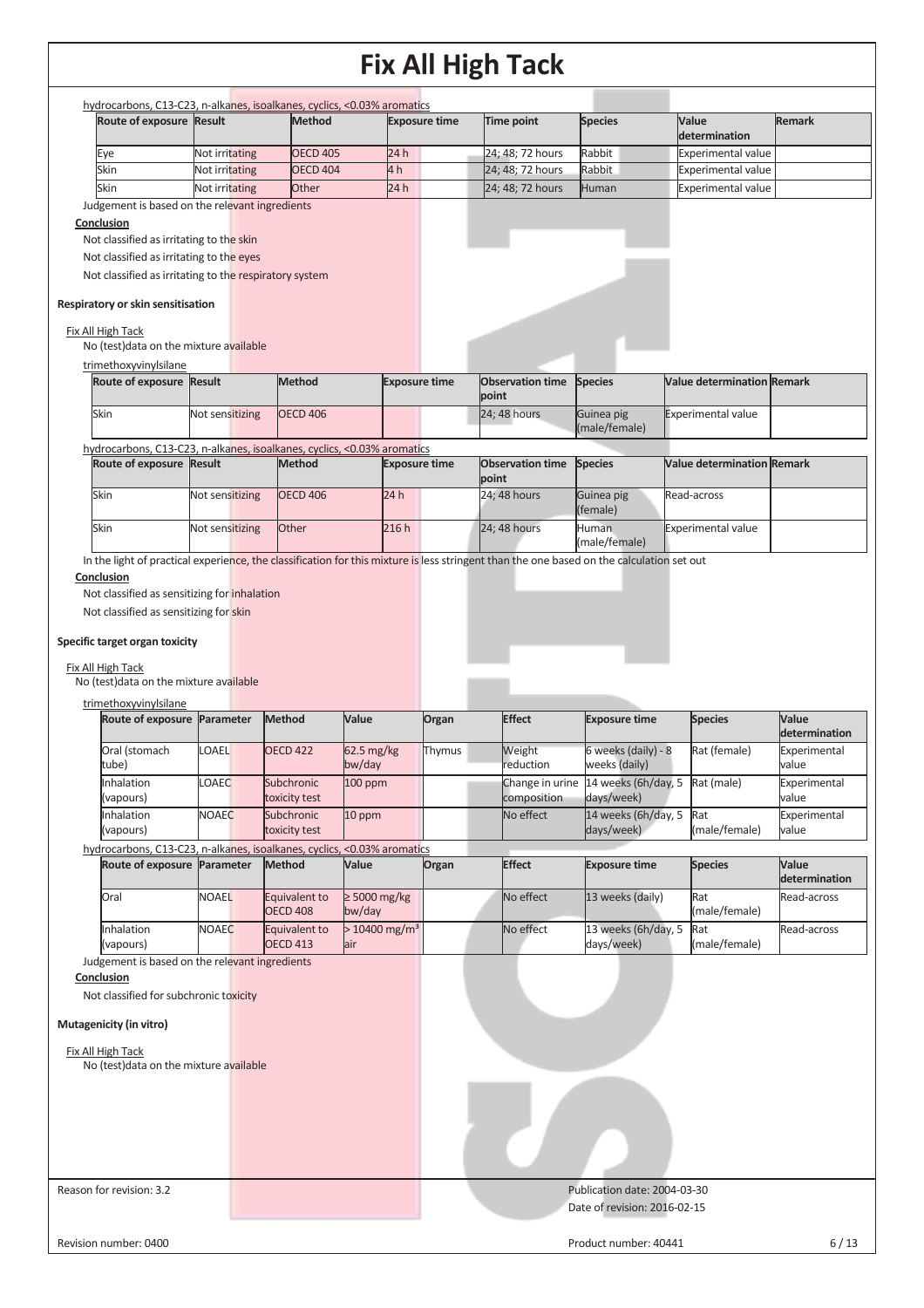| trimethoxyvinylsilane                                                                                                                                                                                                                                                                                              |                  |                                                               |                                  |                                      |                                   |                        |               |       |                                                                                                                                                             |
|--------------------------------------------------------------------------------------------------------------------------------------------------------------------------------------------------------------------------------------------------------------------------------------------------------------------|------------------|---------------------------------------------------------------|----------------------------------|--------------------------------------|-----------------------------------|------------------------|---------------|-------|-------------------------------------------------------------------------------------------------------------------------------------------------------------|
| <b>Result</b>                                                                                                                                                                                                                                                                                                      | <b>Method</b>    |                                                               |                                  | <b>Test substrate</b>                |                                   | <b>Effect</b>          |               |       | <b>Value determination</b>                                                                                                                                  |
| Positive with metabolic<br>activation, positive without<br>metabolic activation                                                                                                                                                                                                                                    | <b>OECD 473</b>  |                                                               |                                  | CHL/IU cells                         |                                   | Chromosome aberrations |               |       | <b>Experimental value</b>                                                                                                                                   |
| Negative with metabolic<br>activation, negative without<br>metabolic activation                                                                                                                                                                                                                                    | <b>OECD 476</b>  |                                                               |                                  | Chinese hamster ovary (CHO)          |                                   | No effect              |               |       | Experimental value                                                                                                                                          |
| Negative with metabolic<br>activation, negative without<br>metabolic activation                                                                                                                                                                                                                                    | <b>OECD 471</b>  |                                                               |                                  | Bacteria (S.typhimurium)             |                                   | No effect              |               |       | <b>Experimental value</b>                                                                                                                                   |
| hydrocarbons, C13-C23, n-alkanes, isoalkanes, cyclics, <0.03% aromatics                                                                                                                                                                                                                                            |                  |                                                               |                                  |                                      |                                   |                        |               |       |                                                                                                                                                             |
| <b>Result</b>                                                                                                                                                                                                                                                                                                      | <b>Method</b>    |                                                               |                                  | <b>Test substrate</b>                |                                   | <b>Effect</b>          |               |       | <b>Value determination</b>                                                                                                                                  |
| Negative                                                                                                                                                                                                                                                                                                           |                  | Equivalent to OECD 471                                        |                                  | Bacteria (S.typhimurium)             |                                   |                        |               |       | Experimental value                                                                                                                                          |
| Mutagenicity (in vivo)<br>Fix All High Tack                                                                                                                                                                                                                                                                        |                  |                                                               |                                  |                                      |                                   |                        |               |       |                                                                                                                                                             |
| No (test) data on the mixture available<br>trimethoxyvinylsilane                                                                                                                                                                                                                                                   |                  |                                                               |                                  |                                      |                                   |                        |               |       |                                                                                                                                                             |
| <b>Result</b>                                                                                                                                                                                                                                                                                                      |                  | <b>Method</b>                                                 | <b>Exposure time</b>             |                                      | <b>Test substrate</b>             |                        | Organ         |       | <b>Value determination</b>                                                                                                                                  |
| Negative                                                                                                                                                                                                                                                                                                           |                  | EPA 560/6-83-001                                              |                                  |                                      | Mouse (male/female)               |                        | Blood         |       | <b>Experimental value</b>                                                                                                                                   |
| hydrocarbons, C13-C23, n-alkanes, isoalkanes, cyclics, <0.03% aromatics                                                                                                                                                                                                                                            |                  |                                                               |                                  |                                      |                                   |                        |               |       |                                                                                                                                                             |
| <b>Result</b>                                                                                                                                                                                                                                                                                                      |                  | <b>Method</b>                                                 | <b>Exposure time</b>             |                                      | Test substrate                    |                        | Organ         |       | <b>Value determination</b>                                                                                                                                  |
| Negative<br>Negative                                                                                                                                                                                                                                                                                               |                  | <b>Equivalent to OECD</b><br>483<br><b>Equivalent to OECD</b> | 8 weeks (6h/day, 5<br>days/week) |                                      | Mouse (male)<br>Rat (male/female) |                        |               |       | Read-across<br>Read-across                                                                                                                                  |
|                                                                                                                                                                                                                                                                                                                    |                  | 475                                                           |                                  |                                      |                                   |                        |               |       |                                                                                                                                                             |
| Negative                                                                                                                                                                                                                                                                                                           |                  | <b>Equivalent to OECD</b><br>474                              |                                  |                                      | Mouse (male/female)               |                        |               |       | Read-across                                                                                                                                                 |
|                                                                                                                                                                                                                                                                                                                    |                  |                                                               |                                  |                                      |                                   |                        |               |       |                                                                                                                                                             |
|                                                                                                                                                                                                                                                                                                                    |                  |                                                               |                                  |                                      |                                   |                        |               |       |                                                                                                                                                             |
|                                                                                                                                                                                                                                                                                                                    | Parameter        | <b>Method</b>                                                 | Value                            | <b>Exposure time</b>                 | <b>Species</b>                    |                        | <b>Effect</b> | Organ | Value                                                                                                                                                       |
| Developmental toxicity                                                                                                                                                                                                                                                                                             | <b>NOAEL</b>     | <b>EPA OTS</b><br>798.4350                                    | 100 ppm                          | 10 days<br>(6h/day)                  | Rat (female)                      |                        | No effect     |       | value                                                                                                                                                       |
| Maternal toxicity                                                                                                                                                                                                                                                                                                  | <b>NOAEL</b>     | <b>EPA OTS</b><br>798.4350                                    | 25 ppm                           | 10 days<br>(6h/day)                  | Rat (female)                      |                        | No effect     |       | value                                                                                                                                                       |
| Effects on fertility                                                                                                                                                                                                                                                                                               | NOAEL (P)        | <b>OECD 422</b>                                               | 1000 mg/kg<br>bw/day             | 8 week(s)                            | Rat (male)                        |                        | No effect     |       | value                                                                                                                                                       |
|                                                                                                                                                                                                                                                                                                                    | <b>NOAEL (P)</b> | <b>OECD 422</b>                                               | 250                              | 6 week(s)                            | Rat (female)                      |                        | No effect     |       | value                                                                                                                                                       |
|                                                                                                                                                                                                                                                                                                                    | Parameter        | <b>Method</b>                                                 | Value                            | <b>Exposure time</b>                 | <b>Species</b>                    |                        | <b>Effect</b> | Organ | Value                                                                                                                                                       |
| Developmental toxicity                                                                                                                                                                                                                                                                                             | <b>NOAEL</b>     | Equivalent to<br><b>OECD 414</b>                              | > 1000 mg/kg<br>bw/day           | $10 \text{ day(s)}$                  | Rat                               |                        | No effect     |       | value                                                                                                                                                       |
| Effects on fertility                                                                                                                                                                                                                                                                                               | <b>NOAEC</b>     | Equivalent to<br><b>OECD 416</b>                              | $\geq 1500$ ppm                  | 13 weeks<br>(6h/day, 5<br>days/week) | Rat<br>(male/female)              |                        | No effect     |       |                                                                                                                                                             |
|                                                                                                                                                                                                                                                                                                                    | <b>NOAEC</b>     | Equivalent to<br><b>OECD 421</b>                              | $\geq$ 300 ppm                   | 8 weeks<br>(6h/day, 5<br>days/week)  | Rat<br>(male/female)              |                        | No effect     |       |                                                                                                                                                             |
|                                                                                                                                                                                                                                                                                                                    | <b>NOAEL</b>     | Equivalent to<br><b>OECD 422</b>                              | > 1000 mg/kg<br>bw/day           | 6 weeks (daily)                      | Rat<br>(male/female)              |                        | No effect     |       | determination<br>Experimental<br>Experimental<br>Experimental<br>Experimental<br>determination<br>Experimental<br>Read-across<br>Read-across<br>Read-across |
| Fix All High Tack<br>No (test) data on the mixture available<br><b>Reproductive toxicity</b><br>Fix All High Tack<br>No (test) data on the mixture available<br>trimethoxyvinylsilane<br>hydrocarbons, C13-C23, n-alkanes, isoalkanes, cyclics, <0.03% aromatics<br>Judgement is based on the relevant ingredients |                  |                                                               |                                  |                                      |                                   |                        |               |       |                                                                                                                                                             |
| <b>Conclusion CMR</b><br>Not classified for carcinogenicity<br>Not classified for mutagenic or genotoxic toxicity                                                                                                                                                                                                  |                  |                                                               |                                  |                                      |                                   |                        |               |       |                                                                                                                                                             |

Date of revision: 2016-02-15

Revision number: 0400 7/13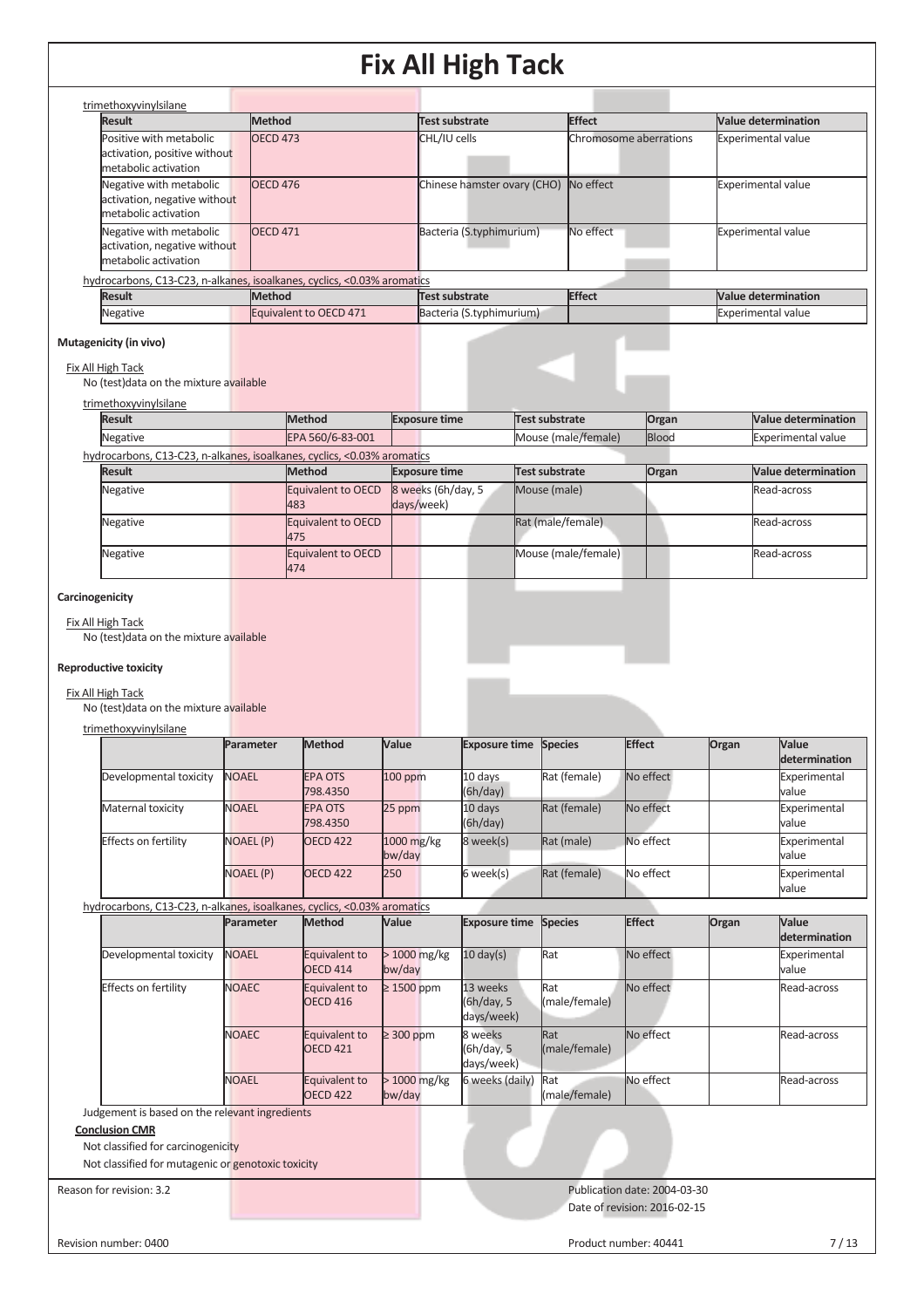Not classified for reprotoxic or developmental toxicity

### **Toxicity other effects**

Fix All High Tack No (test)data on the mixture available

#### **Chronic effects from short and long-term exposure**

Fix All High Tack No effects known.

# SECTION 12: Ecological information

### **12.1. Toxicity**

## Fix All High Tack

No (test)data on the mixture available

| trimethoxyvinylsilane                           |                  |                         |            |                    |                                                   |               |                     |                                                 |
|-------------------------------------------------|------------------|-------------------------|------------|--------------------|---------------------------------------------------|---------------|---------------------|-------------------------------------------------|
|                                                 | Parameter        | <b>Method</b>           | Value      | <b>Duration</b>    | <b>Species</b>                                    | Test design   | Fresh/salt<br>water | <b>Value determination</b>                      |
| Acute toxicity fishes                           | LC50             |                         | 191 mg/l   | 96 h               | Oncorhynchus<br>mykiss                            |               | Fresh water         | Experimental value;<br>Nominal<br>concentration |
| Acute toxicity invertebrates                    | EC <sub>50</sub> | <b>EU Method</b><br>C.2 | 168.7 mg/l | 48 h               | Daphnia magna                                     | Static system | Fresh water         | Experimental value;<br><b>GLP</b>               |
| Toxicity algae and other aquatic EC50<br>plants |                  | EPA 67014-<br>$73-0$    | $210$ mg/l | $7 \text{ day}(s)$ | Pseudokirchneriel Static system<br>la subcapitata |               | Fresh water         | Experimental value;<br>Nominal<br>concentration |
| Long-term toxicity fish                         |                  |                         |            |                    |                                                   |               |                     | Data waiving                                    |
| Long-term toxicity aquatic<br>invertebrates     |                  |                         |            |                    |                                                   |               |                     | Data waiving                                    |

## hydrocarbons, C13-C23, n-alkanes, isoalkanes, cyclics, <0.03% aromatics

|                                                  | Parameter        | <b>Method</b>    | <b>Value</b>       | <b>Duration</b>     | <b>Species</b>          | <b>Test design</b> | Fresh/salt<br>water | <b>Value determination</b> |
|--------------------------------------------------|------------------|------------------|--------------------|---------------------|-------------------------|--------------------|---------------------|----------------------------|
| Acute toxicity fishes                            | LC50             | <b>OECD 203</b>  | $>1028$ mg/l       | 96 h                | Scophthalmus<br>maximus |                    |                     | <b>Experimental value</b>  |
| Acute toxicity invertebrates                     | LC50             | Other            | $> 3193$ mg/l      | 48 h                | Acartia tonsa           |                    |                     | <b>Experimental value</b>  |
| Toxicity algae and other aquatic ErC50<br>plants |                  | <b>ISO 10253</b> | $>10000$ mg/l 72 h |                     | Skeletonema<br>costatum |                    |                     | <b>Experimental value</b>  |
| Long-term toxicity fish                          | <b>NOEL</b>      |                  | $>1000$ mg/l       | $28 \text{ day(s)}$ | Oncorhynchus<br>mykiss  |                    |                     | <b>QSAR</b>                |
| Long-term toxicity aquatic<br>invertebrates      | <b>NOEL</b>      |                  | $>1000$ mg/l       | $21 \text{ day(s)}$ | Daphnia magna           |                    |                     | <b>QSAR</b>                |
| Toxicity aquatic micro-<br>organisms             | EC <sub>50</sub> | <b>OECD 209</b>  | $>100$ mg/l        | 3 <sub>h</sub>      | Activated sludge        | Static system      | Fresh water         | <b>Experimental value</b>  |

Judgement of the mixture is based on the relevant ingredients

#### **Conclusion**

Not classified as dangerous for the environment according to the criteria of Regulation (EC) No 1272/2008

### **12.2. Persistence and degradability**

trimethoxyvinylsilane **Biodegradation water**

| <b>DIUUCKI QUALIUII WALCI</b>                     |                    |                                       |                            |
|---------------------------------------------------|--------------------|---------------------------------------|----------------------------|
| <b>Method</b>                                     | Value              | <b>Duration</b>                       | <b>Value determination</b> |
| OECD 301F: Manometric Respirometry Test 51 %; GLP |                    | $28$ day(s)                           | Experimental value         |
| Phototransformation air (DT50 air)                |                    |                                       |                            |
| <b>Method</b>                                     | Value              | <b>Conc. OH-radicals</b>              | <b>Value determination</b> |
|                                                   | $0.56$ day(s)      | 500000/cm <sup>3</sup>                | Calculated value           |
| Half-life water (t1/2 water)                      |                    |                                       |                            |
| <b>Method</b>                                     | Value              | Primary<br>degradation/mineralisation | <b>Value determination</b> |
| OECD 111: Hydrolysis as a function of pH          | $< 2.4 h$ ; pH = 7 | Primary degradation                   | Weight of evidence         |
|                                                   |                    |                                       |                            |
| Reason for revision: 3.2                          |                    | Publication date: 2004-03-30          |                            |
|                                                   |                    | Date of revision: 2016-02-15          |                            |
| Revision number: 0400                             |                    | Product number: 40441                 | 8/13                       |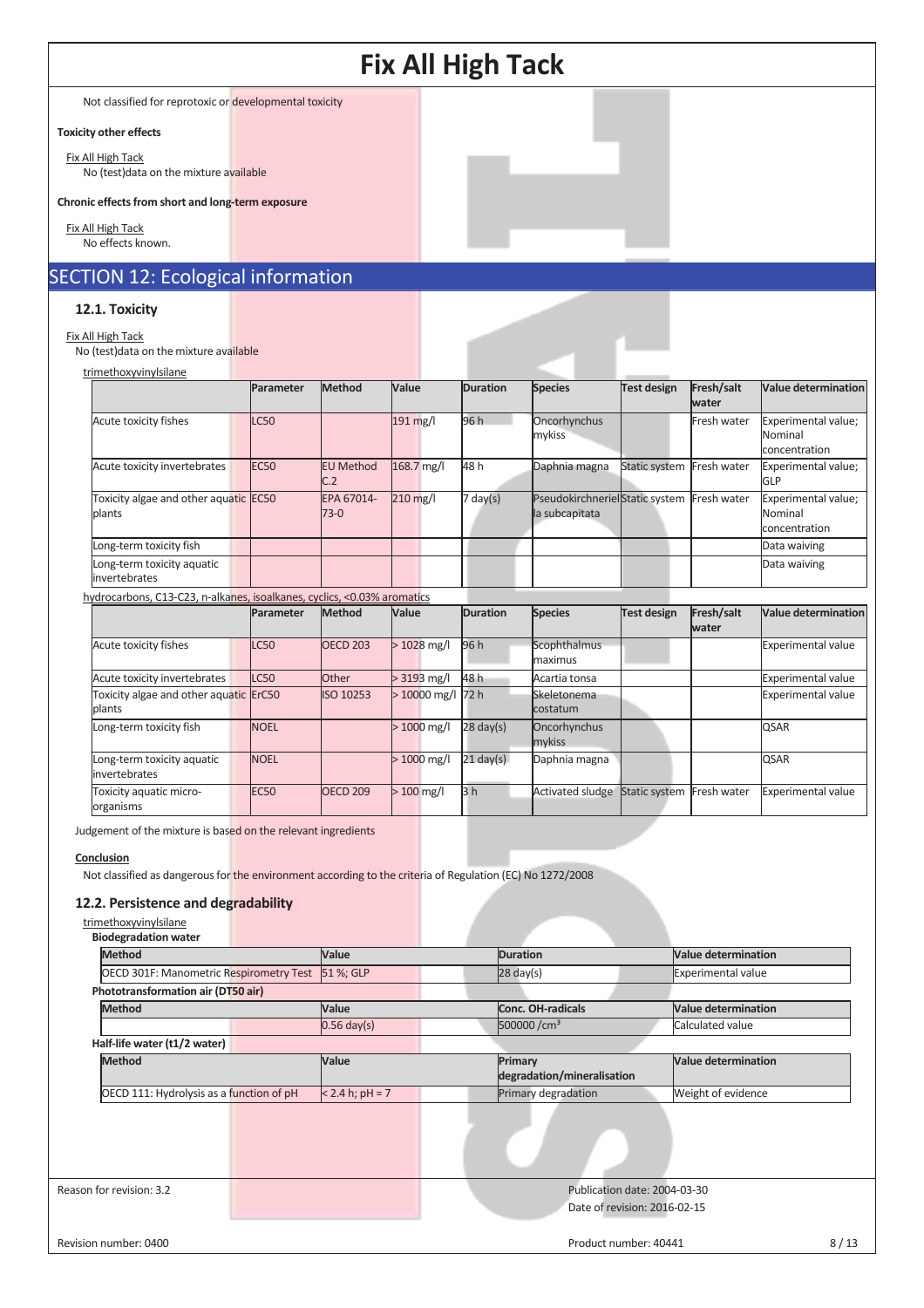| hydrocarbons, C13-C23, n-alkanes, isoalkanes, cyclics, <0.03% aromatics<br><b>Biodegradation water</b>                                                                                                                                                                                                                                                                                                                                                                                                  |                     |               |                          |                 |                    |                           |                            |                                                              |
|---------------------------------------------------------------------------------------------------------------------------------------------------------------------------------------------------------------------------------------------------------------------------------------------------------------------------------------------------------------------------------------------------------------------------------------------------------------------------------------------------------|---------------------|---------------|--------------------------|-----------------|--------------------|---------------------------|----------------------------|--------------------------------------------------------------|
| Method                                                                                                                                                                                                                                                                                                                                                                                                                                                                                                  |                     |               | Value                    |                 |                    | <b>Duration</b>           |                            | <b>Value determination</b>                                   |
| OECD 306: Biodegradability in Seawater                                                                                                                                                                                                                                                                                                                                                                                                                                                                  |                     | 74 %          |                          | $28$ day(s)     |                    | <b>Experimental value</b> |                            |                                                              |
| Phototransformation water (DT50 water)                                                                                                                                                                                                                                                                                                                                                                                                                                                                  |                     |               |                          |                 |                    |                           |                            |                                                              |
| <b>Method</b>                                                                                                                                                                                                                                                                                                                                                                                                                                                                                           |                     |               | Value                    |                 |                    |                           | <b>Conc. OH-radicals</b>   | <b>Value determination</b>                                   |
|                                                                                                                                                                                                                                                                                                                                                                                                                                                                                                         |                     |               | No effect                |                 |                    |                           |                            |                                                              |
|                                                                                                                                                                                                                                                                                                                                                                                                                                                                                                         |                     |               |                          |                 |                    |                           |                            |                                                              |
| Half-life soil (t1/2 soil)                                                                                                                                                                                                                                                                                                                                                                                                                                                                              |                     |               |                          |                 |                    |                           |                            |                                                              |
| Method                                                                                                                                                                                                                                                                                                                                                                                                                                                                                                  |                     |               | Value                    |                 |                    | Primary                   | degradation/mineralisation | <b>Value determination</b>                                   |
|                                                                                                                                                                                                                                                                                                                                                                                                                                                                                                         |                     |               | No effect                |                 |                    |                           |                            |                                                              |
|                                                                                                                                                                                                                                                                                                                                                                                                                                                                                                         |                     |               |                          |                 |                    |                           |                            |                                                              |
| Conclusion<br>Contains non readily biodegradable component(s)                                                                                                                                                                                                                                                                                                                                                                                                                                           |                     |               |                          |                 |                    |                           |                            |                                                              |
| 12.3. Bioaccumulative potential<br>Fix All High Tack                                                                                                                                                                                                                                                                                                                                                                                                                                                    |                     |               |                          |                 |                    |                           |                            |                                                              |
| Log Kow                                                                                                                                                                                                                                                                                                                                                                                                                                                                                                 |                     |               |                          |                 |                    |                           |                            |                                                              |
| <b>Method</b>                                                                                                                                                                                                                                                                                                                                                                                                                                                                                           |                     | <b>Remark</b> |                          | Value           |                    |                           | <b>Temperature</b>         | <b>Value determination</b>                                   |
|                                                                                                                                                                                                                                                                                                                                                                                                                                                                                                         |                     |               | Not applicable (mixture) |                 |                    |                           |                            |                                                              |
|                                                                                                                                                                                                                                                                                                                                                                                                                                                                                                         |                     |               |                          |                 |                    |                           |                            |                                                              |
| trimethoxyvinylsilane                                                                                                                                                                                                                                                                                                                                                                                                                                                                                   |                     |               |                          |                 |                    |                           |                            |                                                              |
| <b>BCF other aquatic organisms</b>                                                                                                                                                                                                                                                                                                                                                                                                                                                                      |                     |               |                          |                 |                    |                           |                            |                                                              |
| Parameter                                                                                                                                                                                                                                                                                                                                                                                                                                                                                               | <b>Method</b>       |               | Value                    |                 | <b>Duration</b>    | <b>Species</b>            |                            | <b>Value determination</b>                                   |
|                                                                                                                                                                                                                                                                                                                                                                                                                                                                                                         |                     |               |                          |                 |                    |                           |                            | Data waiving                                                 |
| Log Kow                                                                                                                                                                                                                                                                                                                                                                                                                                                                                                 |                     |               |                          |                 |                    |                           |                            |                                                              |
| Method                                                                                                                                                                                                                                                                                                                                                                                                                                                                                                  |                     | <b>Remark</b> |                          |                 | Value              |                           | <b>Temperature</b>         | <b>Value determination</b>                                   |
| <b>KOWWIN</b>                                                                                                                                                                                                                                                                                                                                                                                                                                                                                           |                     | Calculated    |                          | $-2$            |                    |                           | 20 °C                      | <b>QSAR</b>                                                  |
| hydrocarbons, C13-C23, n-alkanes, isoalkanes, cyclics, <0.03% aromatics                                                                                                                                                                                                                                                                                                                                                                                                                                 |                     |               |                          |                 |                    |                           |                            |                                                              |
| Log Kow                                                                                                                                                                                                                                                                                                                                                                                                                                                                                                 |                     |               |                          |                 |                    |                           |                            |                                                              |
|                                                                                                                                                                                                                                                                                                                                                                                                                                                                                                         |                     |               |                          |                 |                    |                           |                            |                                                              |
| <b>Method</b>                                                                                                                                                                                                                                                                                                                                                                                                                                                                                           |                     | <b>Remark</b> |                          |                 | Value              |                           | Temperature                | <b>Value determination</b>                                   |
|                                                                                                                                                                                                                                                                                                                                                                                                                                                                                                         |                     |               | No data available        |                 |                    |                           |                            |                                                              |
|                                                                                                                                                                                                                                                                                                                                                                                                                                                                                                         |                     |               |                          |                 |                    |                           |                            |                                                              |
| Parameter                                                                                                                                                                                                                                                                                                                                                                                                                                                                                               |                     |               |                          |                 | <b>Method</b>      |                           | Value                      | <b>Value determination</b>                                   |
|                                                                                                                                                                                                                                                                                                                                                                                                                                                                                                         |                     |               |                          |                 |                    |                           |                            | Data waiving                                                 |
|                                                                                                                                                                                                                                                                                                                                                                                                                                                                                                         |                     |               |                          |                 |                    |                           |                            |                                                              |
| Value                                                                                                                                                                                                                                                                                                                                                                                                                                                                                                   |                     | Method        |                          |                 | <b>Temperature</b> |                           | <b>Remark</b>              | <b>Value determination</b>                                   |
| 8.72E-5 atm m <sup>3</sup> /mol                                                                                                                                                                                                                                                                                                                                                                                                                                                                         |                     |               |                          | 25 °C           |                    |                           |                            | <b>Estimated value</b>                                       |
|                                                                                                                                                                                                                                                                                                                                                                                                                                                                                                         |                     |               |                          |                 |                    |                           |                            |                                                              |
| (log) Koc<br><b>Volatility (Henry's Law constant H)</b><br><b>Percent distribution</b><br><b>Method</b>                                                                                                                                                                                                                                                                                                                                                                                                 | <b>Fraction air</b> |               | <b>Fraction biota</b>    | <b>Fraction</b> |                    | <b>Fraction soil</b>      | <b>Fraction water</b>      | <b>Value determination</b>                                   |
| Conclusion<br>Contains bioaccumulative component(s)<br>12.4. Mobility in soil<br>trimethoxyvinylsilane<br>hydrocarbons, C13-C23, n-alkanes, isoalkanes, cyclics, <0.03% aromatics                                                                                                                                                                                                                                                                                                                       |                     |               |                          | sediment        |                    |                           |                            |                                                              |
| Mackay level III                                                                                                                                                                                                                                                                                                                                                                                                                                                                                        | 8.3%                |               |                          | 83.2%           |                    | 7.4%                      | 1%                         | Calculated value                                             |
| Conclusion<br>Contains component(s) that adsorb(s) into the soil<br>12.5. Results of PBT and vPvB assessment                                                                                                                                                                                                                                                                                                                                                                                            |                     |               |                          |                 |                    |                           |                            |                                                              |
|                                                                                                                                                                                                                                                                                                                                                                                                                                                                                                         |                     |               |                          |                 |                    |                           |                            |                                                              |
|                                                                                                                                                                                                                                                                                                                                                                                                                                                                                                         |                     |               |                          |                 |                    |                           |                            |                                                              |
|                                                                                                                                                                                                                                                                                                                                                                                                                                                                                                         |                     |               |                          |                 |                    |                           |                            |                                                              |
|                                                                                                                                                                                                                                                                                                                                                                                                                                                                                                         |                     |               |                          |                 |                    |                           |                            |                                                              |
|                                                                                                                                                                                                                                                                                                                                                                                                                                                                                                         |                     |               |                          |                 |                    |                           |                            |                                                              |
|                                                                                                                                                                                                                                                                                                                                                                                                                                                                                                         |                     |               |                          |                 |                    |                           |                            |                                                              |
|                                                                                                                                                                                                                                                                                                                                                                                                                                                                                                         |                     |               |                          |                 |                    |                           |                            |                                                              |
| Contains component(s) that meet(s) the criteria of vPvB as listed in Annex XIII of Regulation (EC) No. 1907/2006.<br>12.6. Other adverse effects<br><b>Fix All High Tack</b><br>Global warming potential (GWP)<br>None of the known components is included in the list of fluorinated greenhouse gases (Regulation (EU) No 517/2014)<br>Ozone-depleting potential (ODP)<br>Not classified as dangerous for the ozone layer (Regulation (EC) No 1005/2009)<br><b>SECTION 13: Disposal considerations</b> |                     |               |                          |                 |                    |                           |                            |                                                              |
|                                                                                                                                                                                                                                                                                                                                                                                                                                                                                                         |                     |               |                          |                 |                    |                           |                            |                                                              |
| Reason for revision: 3.2                                                                                                                                                                                                                                                                                                                                                                                                                                                                                |                     |               |                          |                 |                    |                           |                            | Publication date: 2004-03-30<br>Date of revision: 2016-02-15 |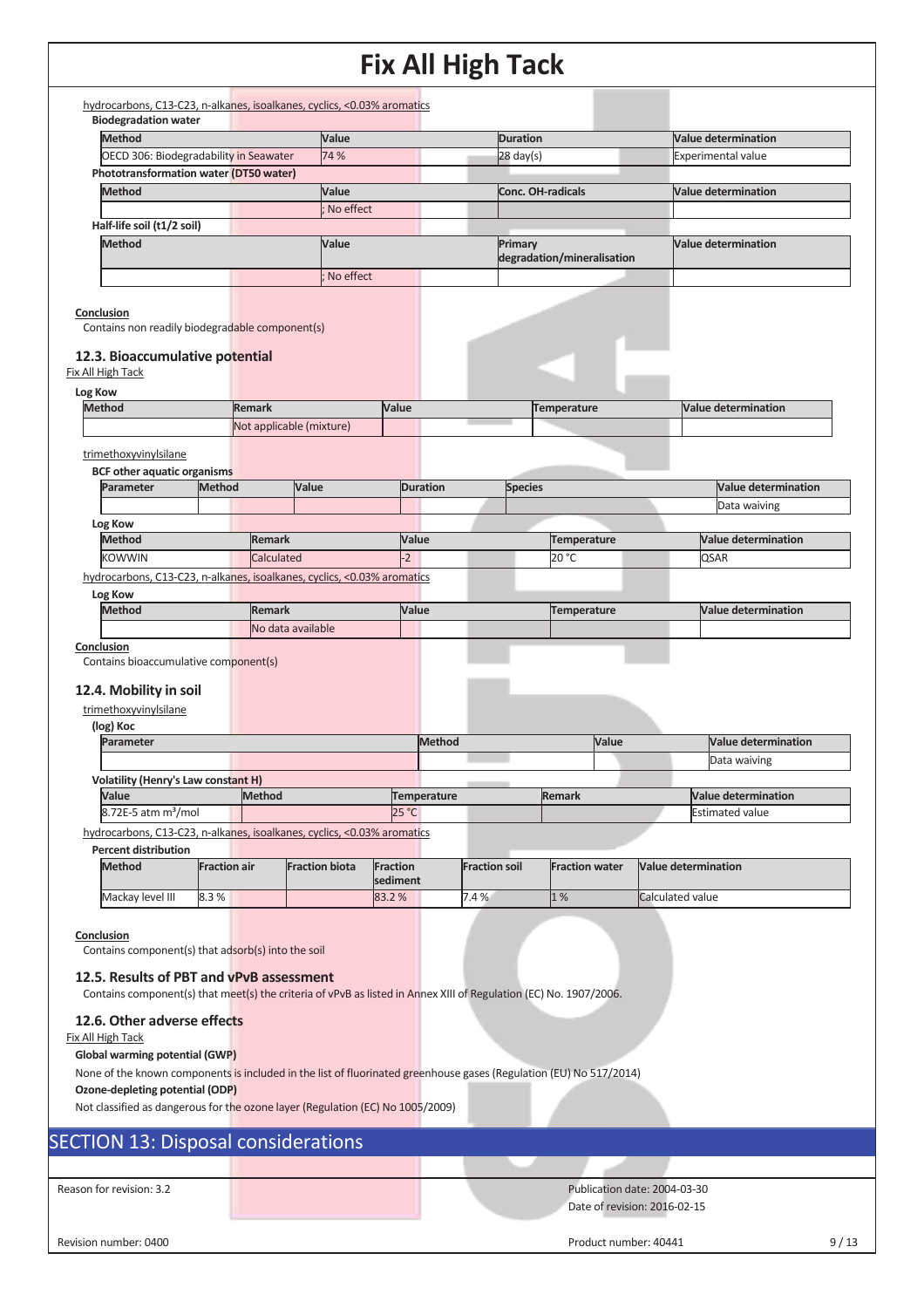The information in this section is a general description. If applicable and available, exposure scenarios are attached in annex. Always use the relevant exposure scenarios that correspond to your identified use.

#### **13.1. Waste treatment methods**

## **13.1.1 Provisions relating to waste**

Can be considered as non-hazardous waste according to Regulation (EU) No 1357/2014.

Waste material code (Directive 2008/98/EC, Decision 2000/0532/EC).

08 04 10 (wastes from MFSU of adhesives and sealants (including waterproofing products): waste adhesives and sealants other than those mentioned in 08 04 09). Depending on branch of industry and production process, also other waste codes may be applicable.

#### **13.1.2 Disposal methods**

Remove to an authorized waste treatment plant. Remove waste in accordance with local and/or national regulations. Do not discharge into drains or the environment.

#### **13.1.3 Packaging/Container**

Waste material code packaging (Directive 2008/98/EC). 15 01 02 (plastic packaging).

# SECTION 14: Transport information

| Road (ADR)                                       |                              |       |
|--------------------------------------------------|------------------------------|-------|
| 14.1. UN number                                  |                              |       |
| Transport                                        | Not subject                  |       |
| 14.2. UN proper shipping name                    |                              |       |
| 14.3. Transport hazard class(es)                 |                              |       |
| Hazard identification number                     |                              |       |
| Class                                            |                              |       |
| Classification code                              |                              |       |
| 14.4. Packing group                              |                              |       |
| Packing group                                    |                              |       |
| Labels                                           |                              |       |
| 14.5. Environmental hazards                      |                              |       |
| Environmentally hazardous substance mark         | no                           |       |
| 14.6. Special precautions for user               |                              |       |
| Special provisions                               |                              |       |
| Limited quantities                               |                              |       |
| Rail (RID)                                       |                              |       |
| 14.1. UN number                                  |                              |       |
| Transport                                        | Not subject                  |       |
| 14.2. UN proper shipping name                    |                              |       |
| 14.3. Transport hazard class(es)                 |                              |       |
| Hazard identification number                     |                              |       |
| Class                                            |                              |       |
| Classification code                              |                              |       |
| 14.4. Packing group                              |                              |       |
| Packing group                                    |                              |       |
| Labels                                           |                              |       |
| 14.5. Environmental hazards                      |                              |       |
| Environmentally hazardous substance mark         | no                           |       |
| 14.6. Special precautions for user               |                              |       |
| Special provisions                               |                              |       |
| Limited quantities                               |                              |       |
| <b>Inland waterways (ADN)</b><br>14.1. UN number |                              |       |
| Transport                                        | Not subject                  |       |
| 14.2. UN proper shipping name                    |                              |       |
| 14.3. Transport hazard class(es)                 |                              |       |
| Class                                            |                              |       |
| Classification code                              |                              |       |
| 14.4. Packing group                              |                              |       |
| Packing group                                    |                              |       |
| Labels                                           |                              |       |
| 14.5. Environmental hazards                      |                              |       |
| Environmentally hazardous substance mark         | no                           |       |
| Reason for revision: 3.2                         |                              |       |
|                                                  | Publication date: 2004-03-30 |       |
|                                                  | Date of revision: 2016-02-15 |       |
| Revision number: 0400                            | Product number: 40441        | 10/13 |
|                                                  |                              |       |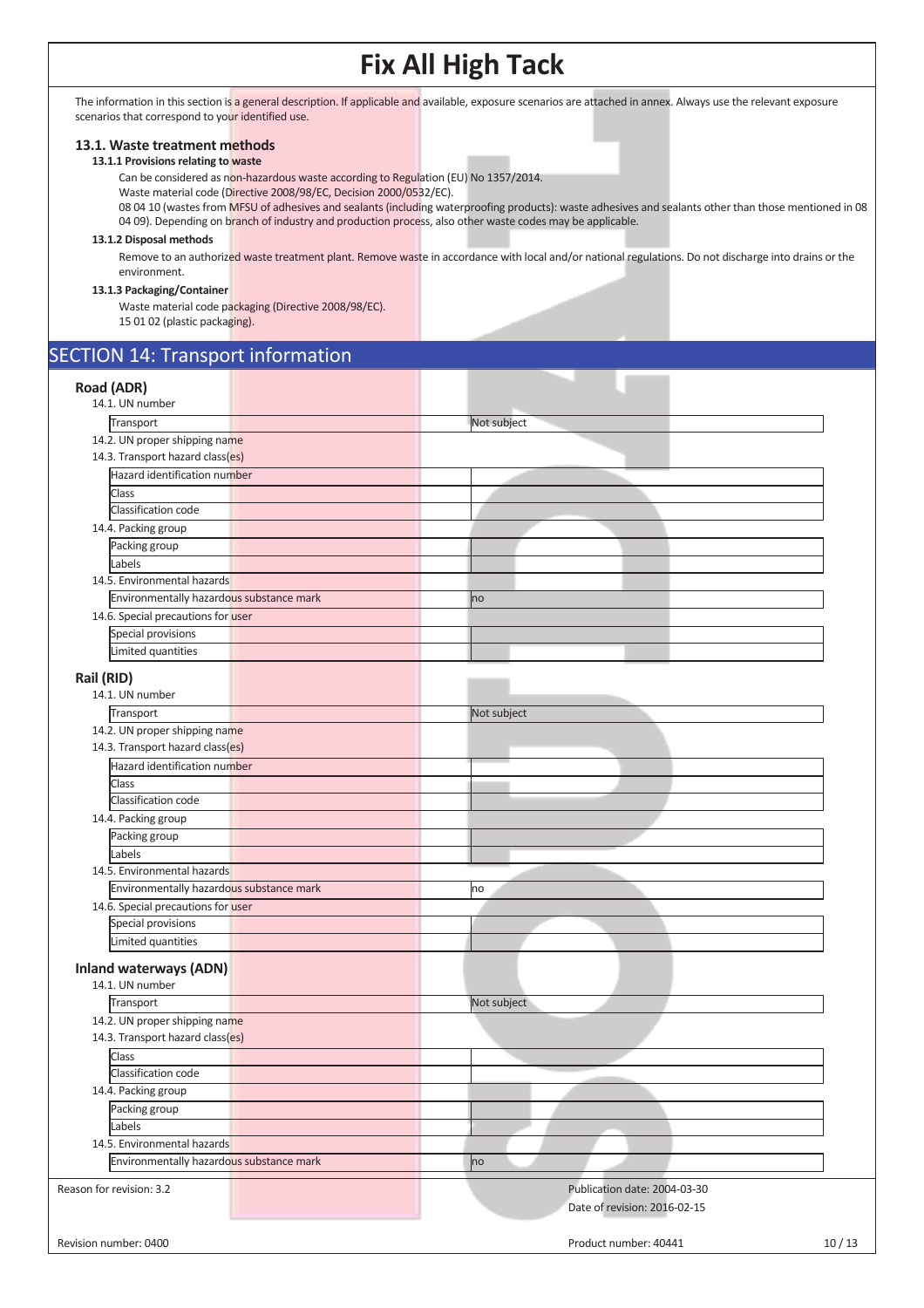|                                          | -- - - - <b>0</b>                                                        | -           |
|------------------------------------------|--------------------------------------------------------------------------|-------------|
| 14.6. Special precautions for user       |                                                                          |             |
| Special provisions                       |                                                                          |             |
| Limited quantities                       |                                                                          |             |
| Sea (IMDG/IMSBC)                         |                                                                          |             |
| 14.1. UN number                          |                                                                          |             |
| Transport                                |                                                                          | Not subject |
| 14.2. UN proper shipping name            |                                                                          |             |
| 14.3. Transport hazard class(es)         |                                                                          |             |
| Class                                    |                                                                          |             |
| 14.4. Packing group                      |                                                                          |             |
| Packing group                            |                                                                          |             |
| Labels                                   |                                                                          |             |
| 14.5. Environmental hazards              |                                                                          |             |
| Marine pollutant                         |                                                                          |             |
| Environmentally hazardous substance mark |                                                                          | no          |
| 14.6. Special precautions for user       |                                                                          |             |
| Special provisions                       |                                                                          |             |
| Limited quantities                       |                                                                          |             |
|                                          | 14.7. Transport in bulk according to Annex II of Marpol and the IBC Code |             |
| Annex II of MARPOL 73/78                 |                                                                          |             |
| Air (ICAO-TI/IATA-DGR)                   |                                                                          |             |
| 14.1. UN number                          |                                                                          |             |
| Transport                                |                                                                          | Not subject |
| 14.2. UN proper shipping name            |                                                                          |             |
| 14.3. Transport hazard class(es)         |                                                                          |             |
| Class                                    |                                                                          |             |
| 14.4. Packing group                      |                                                                          |             |
| Packing group                            |                                                                          |             |
| Labels                                   |                                                                          |             |
| 14.5. Environmental hazards              |                                                                          |             |
| Environmentally hazardous substance mark |                                                                          | no          |
| 14.6. Special precautions for user       |                                                                          |             |
| Special provisions                       |                                                                          |             |
|                                          | Passenger and cargo transport: limited quantities: maximum net quantity  |             |
| per packaging                            |                                                                          |             |
|                                          |                                                                          |             |

# SECTION 15: Regulatory information

**15.1. Safety, health and environmental regulations/legislation specific for the substance or mixture**

### **European legislation:**

VOC content Directive 2010/75/EU

| <b>VOC content</b> |  | Remark |
|--------------------|--|--------|
| 4 %                |  |        |
| 62 g/              |  |        |

REACH Annex XVII - Restriction

Contains component(s) subject to restrictions of Annex XVII of Regulation (EC) No 1907/2006: restrictions on the manufacture, placing on the market and use of certain dangerous substances, mixtures and articles.

| trimethoxyvinylsilane<br>hydrocarbons, C13-C23, n-alkanes,<br>isoalkanes, cyclics, <0.03% aromatics | Liquid substances or mixtures which are<br>regarded as dangerous in accordance with<br>for any of the following hazard classes or<br>categories set out in Annex I to Regulation (EC)<br>No 1272/2008:<br>(a) hazard classes 2.1 to 2.4, 2.6 and 2.7, 2.8<br>types A and B, 2.9, 2.10, 2.12, 2.13 categories 1<br>and 2, 2.14 categories 1 and 2, 2.15 types A to<br>on sexual function and fertility or on<br>development, 3.8 effects other than narcotic<br>effects, 3.9 and 3.10;<br>(c) hazard class 4.1;<br>(d) hazard class 5.1. | 1. Shall not be used in:<br>- ornamental articles intended to produce light or colour effects by means of different<br>Directive 1999/45/EC or are fulfilling the criteria phases, for example in ornamental lamps and ashtrays,<br>- tricks and jokes,<br>games for one or more participants, or any article intended to be used as such, even with<br>ornamental aspects, 2. Articles not complying with paragraph 1 shall not be placed on the<br>market.3. Shall not be placed on the market if they contain a colouring agent, unless required<br>for fiscal reasons, or perfume, or both, if they:<br>- can be used as fuel in decorative oil lamps for supply to the general public, and,<br>- present an aspiration hazard and are labelled with R65 or H304,4. Decorative oil lamps for<br>(b) hazard classes 3.1 to 3.6, 3.7 adverse effects supply to the general public shall not be placed on the market unless they conform to the<br>European Standard on Decorative oil lamps (EN 14059) adopted by the European Committee<br>for Standardisation (CEN).5. Without prejudice to the implementation of other Community<br>provisions relating to the classification, packaging and labelling of dangerous substances and<br>mixtures, suppliers shall ensure, before the placing on the market, that the following<br>requirements are met:<br>a) lamp oils, labelled with R65 or H304, intended for supply to the general public are visibly, |       |
|-----------------------------------------------------------------------------------------------------|-----------------------------------------------------------------------------------------------------------------------------------------------------------------------------------------------------------------------------------------------------------------------------------------------------------------------------------------------------------------------------------------------------------------------------------------------------------------------------------------------------------------------------------------|---------------------------------------------------------------------------------------------------------------------------------------------------------------------------------------------------------------------------------------------------------------------------------------------------------------------------------------------------------------------------------------------------------------------------------------------------------------------------------------------------------------------------------------------------------------------------------------------------------------------------------------------------------------------------------------------------------------------------------------------------------------------------------------------------------------------------------------------------------------------------------------------------------------------------------------------------------------------------------------------------------------------------------------------------------------------------------------------------------------------------------------------------------------------------------------------------------------------------------------------------------------------------------------------------------------------------------------------------------------------------------------------------------------------------------------------------------------|-------|
| Reason for revision: 3.2                                                                            |                                                                                                                                                                                                                                                                                                                                                                                                                                                                                                                                         | Publication date: 2004-03-30<br>Date of revision: 2016-02-15                                                                                                                                                                                                                                                                                                                                                                                                                                                                                                                                                                                                                                                                                                                                                                                                                                                                                                                                                                                                                                                                                                                                                                                                                                                                                                                                                                                                  |       |
| Revision number: 0400                                                                               |                                                                                                                                                                                                                                                                                                                                                                                                                                                                                                                                         | Product number: 40441                                                                                                                                                                                                                                                                                                                                                                                                                                                                                                                                                                                                                                                                                                                                                                                                                                                                                                                                                                                                                                                                                                                                                                                                                                                                                                                                                                                                                                         | 11/13 |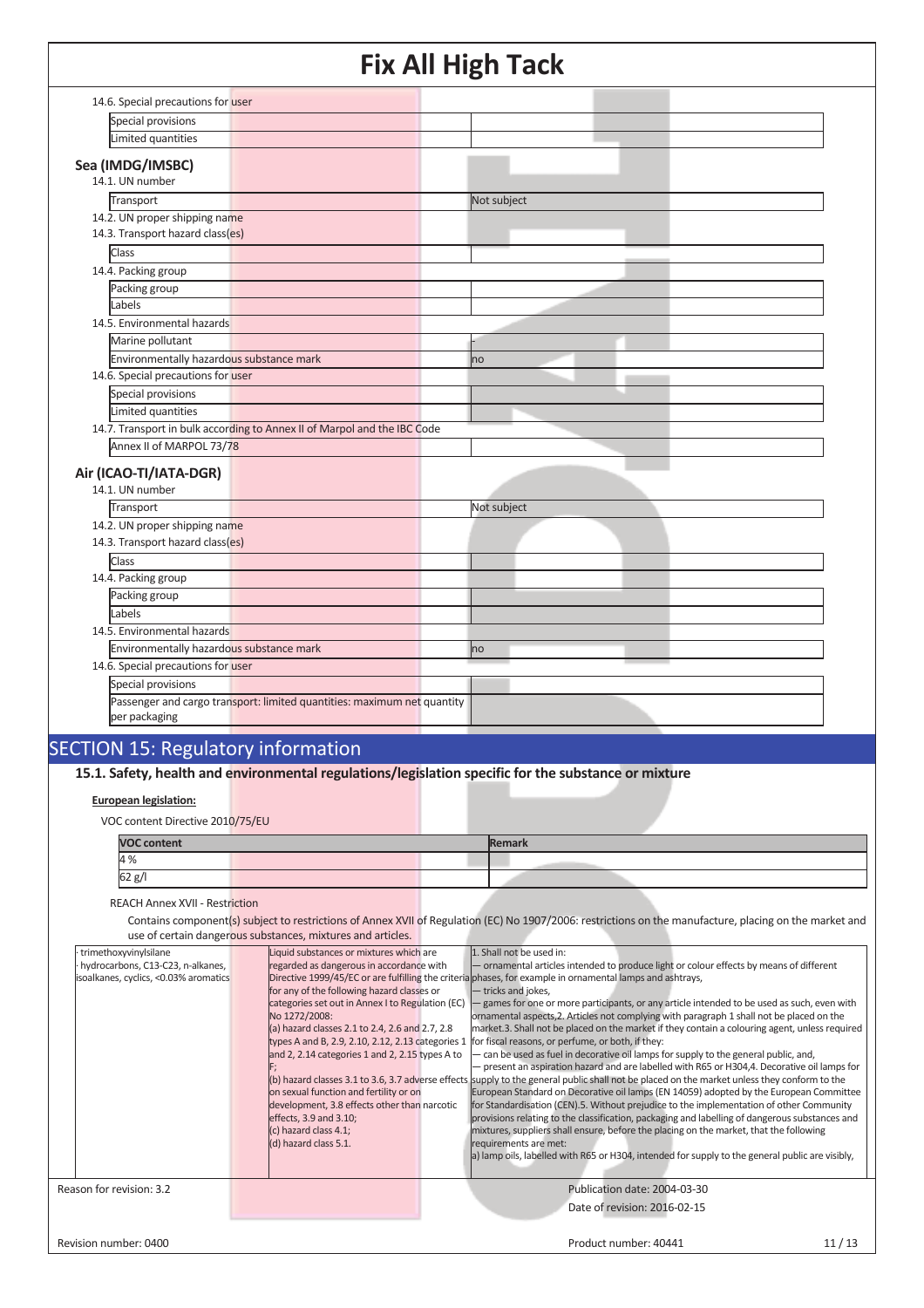|                          |                                                                                         | <b>Fix All High Tack</b>                                                                                                                                                                                                                                                                                                                                                                                      |                                                                                                                                                                                                                                                                                                                                                                                                                                                                                                                                                                                                                                                                                                                                                                                                                                                                                                                                                                                                                                                                                                                                                                                                                                                                                                                                                                                                                                                                     |
|--------------------------|-----------------------------------------------------------------------------------------|---------------------------------------------------------------------------------------------------------------------------------------------------------------------------------------------------------------------------------------------------------------------------------------------------------------------------------------------------------------------------------------------------------------|---------------------------------------------------------------------------------------------------------------------------------------------------------------------------------------------------------------------------------------------------------------------------------------------------------------------------------------------------------------------------------------------------------------------------------------------------------------------------------------------------------------------------------------------------------------------------------------------------------------------------------------------------------------------------------------------------------------------------------------------------------------------------------------------------------------------------------------------------------------------------------------------------------------------------------------------------------------------------------------------------------------------------------------------------------------------------------------------------------------------------------------------------------------------------------------------------------------------------------------------------------------------------------------------------------------------------------------------------------------------------------------------------------------------------------------------------------------------|
|                          |                                                                                         |                                                                                                                                                                                                                                                                                                                                                                                                               | legibly and indelibly marked as follows: "Keep lamps filled with this liquid out of the reach of<br>children"; and, by 1 December 2010, "Just a sip of lamp oil $-$ or even sucking the wick of<br>lamps - may lead to life-threatening lung damage";<br>b) grill lighter fluids, labelled with R65 or H304, intended for supply to the general public are<br>legibly and indelibly marked by 1 December 2010 as follows: "Just a sip of grill lighter may<br>lead to life threatening lung damage";<br>c) lamp oils and grill lighters, labelled with R65 or H304, intended for supply to the general<br>public are packaged in black opaque containers not exceeding 1 litre by 1 December 2010.6.<br>No later than 1 June 2014, the Commission shall request the European Chemicals Agency to<br>prepare a dossier, in accordance with Article 69 of the present Regulation with a view to ban,<br>if appropriate, grill lighter fluids and fuel for decorative lamps, labelled R65 or H304, intended<br>for supply to the general public.7. Natural or legal persons placing on the market for the first<br>time lamp oils and grill lighter fluids, labelled with R65 or H304, shall by 1 December 2011,<br>and annually thereafter, provide data on alternatives to lamp oils and grill lighter fluids<br>labelled R65 or H304 to the competent authority in the Member State concerned. Member<br>States shall make those data available to the Commission.' |
|                          | trimethoxyvinylsilane                                                                   | Substances classified as flammable gases<br>category 1 or 2, flammable liquids categories 1,<br>2 or 3, flammable solids category 1 or 2,<br>substances and mixtures which, in contact with<br>water, emit flammable gases, category 1, 2 or<br>3, pyrophoric liquids category 1 or pyrophoric<br>solids category 1, regardless of whether they<br>appear in Part 3 of Annex VI to that Regulation<br>or not. | 1. Shall not be used, as substance or as mixtures in aerosol dispensers where these aerosol<br>dispensers are intended for supply to the general public for entertainment and decorative<br>purposes such as the following:<br>- metallic glitter intended mainly for decoration,<br>- artificial snow and frost,<br>"whoopee" cushions,<br>- silly string aerosols,<br>- imitation excrement,<br>- horns for parties,<br>- decorative flakes and foams,<br>- artificial cobwebs.<br>- stink bombs.2. Without prejudice to the application of other Community provisions on the<br>classification, packaging and labelling of substances, suppliers shall ensure before the placing<br>on the market that the packaging of aerosol dispensers referred to above is marked visibly,<br>legibly and indelibly with:<br>"For professional users only".3. By way of derogation, paragraphs 1 and 2 shall not apply to<br>the aerosol dispensers referred to Article 8 (1a) of Council Directive 75/324/EEC.4. The<br>aerosol dispensers referred to in paragraphs 1 and 2 shall not be placed on the market unless<br>they conform to the requirements indicated.                                                                                                                                                                                                                                                                                                       |
|                          | <b>National legislation The Netherlands</b>                                             |                                                                                                                                                                                                                                                                                                                                                                                                               |                                                                                                                                                                                                                                                                                                                                                                                                                                                                                                                                                                                                                                                                                                                                                                                                                                                                                                                                                                                                                                                                                                                                                                                                                                                                                                                                                                                                                                                                     |
|                          | Fix All High Tack<br>Waste identification (the                                          | LWCA (the Netherlands): KGA category 05                                                                                                                                                                                                                                                                                                                                                                       |                                                                                                                                                                                                                                                                                                                                                                                                                                                                                                                                                                                                                                                                                                                                                                                                                                                                                                                                                                                                                                                                                                                                                                                                                                                                                                                                                                                                                                                                     |
|                          | Netherlands)<br>Waterbezwaarlijkheid                                                    |                                                                                                                                                                                                                                                                                                                                                                                                               |                                                                                                                                                                                                                                                                                                                                                                                                                                                                                                                                                                                                                                                                                                                                                                                                                                                                                                                                                                                                                                                                                                                                                                                                                                                                                                                                                                                                                                                                     |
|                          | <b>National legislation Germany</b>                                                     |                                                                                                                                                                                                                                                                                                                                                                                                               |                                                                                                                                                                                                                                                                                                                                                                                                                                                                                                                                                                                                                                                                                                                                                                                                                                                                                                                                                                                                                                                                                                                                                                                                                                                                                                                                                                                                                                                                     |
|                          | <b>Fix All High Tack</b>                                                                |                                                                                                                                                                                                                                                                                                                                                                                                               |                                                                                                                                                                                                                                                                                                                                                                                                                                                                                                                                                                                                                                                                                                                                                                                                                                                                                                                                                                                                                                                                                                                                                                                                                                                                                                                                                                                                                                                                     |
|                          | <b>WGK</b>                                                                              | Stoffe (VwVwS) of 27 July 2005 (Anhang 4)                                                                                                                                                                                                                                                                                                                                                                     | 1; Classification water polluting based on the components in compliance with Verwaltungsvorschrift wassergefährdender                                                                                                                                                                                                                                                                                                                                                                                                                                                                                                                                                                                                                                                                                                                                                                                                                                                                                                                                                                                                                                                                                                                                                                                                                                                                                                                                               |
|                          | trimethoxyvinylsilane                                                                   |                                                                                                                                                                                                                                                                                                                                                                                                               |                                                                                                                                                                                                                                                                                                                                                                                                                                                                                                                                                                                                                                                                                                                                                                                                                                                                                                                                                                                                                                                                                                                                                                                                                                                                                                                                                                                                                                                                     |
|                          | TA-Luft                                                                                 | 5.2.5                                                                                                                                                                                                                                                                                                                                                                                                         |                                                                                                                                                                                                                                                                                                                                                                                                                                                                                                                                                                                                                                                                                                                                                                                                                                                                                                                                                                                                                                                                                                                                                                                                                                                                                                                                                                                                                                                                     |
|                          | <b>National legislation France</b>                                                      |                                                                                                                                                                                                                                                                                                                                                                                                               |                                                                                                                                                                                                                                                                                                                                                                                                                                                                                                                                                                                                                                                                                                                                                                                                                                                                                                                                                                                                                                                                                                                                                                                                                                                                                                                                                                                                                                                                     |
|                          | Fix All High Tack<br>No data available                                                  |                                                                                                                                                                                                                                                                                                                                                                                                               |                                                                                                                                                                                                                                                                                                                                                                                                                                                                                                                                                                                                                                                                                                                                                                                                                                                                                                                                                                                                                                                                                                                                                                                                                                                                                                                                                                                                                                                                     |
|                          | <b>National legislation Belgium</b>                                                     |                                                                                                                                                                                                                                                                                                                                                                                                               |                                                                                                                                                                                                                                                                                                                                                                                                                                                                                                                                                                                                                                                                                                                                                                                                                                                                                                                                                                                                                                                                                                                                                                                                                                                                                                                                                                                                                                                                     |
|                          | <b>Fix All High Tack</b>                                                                |                                                                                                                                                                                                                                                                                                                                                                                                               |                                                                                                                                                                                                                                                                                                                                                                                                                                                                                                                                                                                                                                                                                                                                                                                                                                                                                                                                                                                                                                                                                                                                                                                                                                                                                                                                                                                                                                                                     |
|                          | No data available                                                                       |                                                                                                                                                                                                                                                                                                                                                                                                               |                                                                                                                                                                                                                                                                                                                                                                                                                                                                                                                                                                                                                                                                                                                                                                                                                                                                                                                                                                                                                                                                                                                                                                                                                                                                                                                                                                                                                                                                     |
|                          | Other relevant data<br>Fix All High Tack                                                |                                                                                                                                                                                                                                                                                                                                                                                                               |                                                                                                                                                                                                                                                                                                                                                                                                                                                                                                                                                                                                                                                                                                                                                                                                                                                                                                                                                                                                                                                                                                                                                                                                                                                                                                                                                                                                                                                                     |
|                          | No data available                                                                       |                                                                                                                                                                                                                                                                                                                                                                                                               |                                                                                                                                                                                                                                                                                                                                                                                                                                                                                                                                                                                                                                                                                                                                                                                                                                                                                                                                                                                                                                                                                                                                                                                                                                                                                                                                                                                                                                                                     |
|                          | 15.2. Chemical safety assessment<br>No chemical safety assessment is required.          |                                                                                                                                                                                                                                                                                                                                                                                                               |                                                                                                                                                                                                                                                                                                                                                                                                                                                                                                                                                                                                                                                                                                                                                                                                                                                                                                                                                                                                                                                                                                                                                                                                                                                                                                                                                                                                                                                                     |
|                          | <b>SECTION 16: Other information</b>                                                    |                                                                                                                                                                                                                                                                                                                                                                                                               |                                                                                                                                                                                                                                                                                                                                                                                                                                                                                                                                                                                                                                                                                                                                                                                                                                                                                                                                                                                                                                                                                                                                                                                                                                                                                                                                                                                                                                                                     |
|                          |                                                                                         | Full text of any H-statements referred to under headings 2 and 3:                                                                                                                                                                                                                                                                                                                                             |                                                                                                                                                                                                                                                                                                                                                                                                                                                                                                                                                                                                                                                                                                                                                                                                                                                                                                                                                                                                                                                                                                                                                                                                                                                                                                                                                                                                                                                                     |
|                          | H226 Flammable liquid and vapour.<br>H304 May be fatal if swallowed and enters airways. |                                                                                                                                                                                                                                                                                                                                                                                                               |                                                                                                                                                                                                                                                                                                                                                                                                                                                                                                                                                                                                                                                                                                                                                                                                                                                                                                                                                                                                                                                                                                                                                                                                                                                                                                                                                                                                                                                                     |
|                          | H332 Harmful if inhaled.                                                                |                                                                                                                                                                                                                                                                                                                                                                                                               |                                                                                                                                                                                                                                                                                                                                                                                                                                                                                                                                                                                                                                                                                                                                                                                                                                                                                                                                                                                                                                                                                                                                                                                                                                                                                                                                                                                                                                                                     |
|                          | $(*)$ = INTERNAL CLASSIFICATION BY BIG                                                  | PBT-substances = persistent, bioaccumulative and toxic substances                                                                                                                                                                                                                                                                                                                                             |                                                                                                                                                                                                                                                                                                                                                                                                                                                                                                                                                                                                                                                                                                                                                                                                                                                                                                                                                                                                                                                                                                                                                                                                                                                                                                                                                                                                                                                                     |
|                          |                                                                                         | CLP (EU-GHS) Classification, labelling and packaging (Globally Harmonised System in Europe)                                                                                                                                                                                                                                                                                                                   |                                                                                                                                                                                                                                                                                                                                                                                                                                                                                                                                                                                                                                                                                                                                                                                                                                                                                                                                                                                                                                                                                                                                                                                                                                                                                                                                                                                                                                                                     |
|                          |                                                                                         |                                                                                                                                                                                                                                                                                                                                                                                                               |                                                                                                                                                                                                                                                                                                                                                                                                                                                                                                                                                                                                                                                                                                                                                                                                                                                                                                                                                                                                                                                                                                                                                                                                                                                                                                                                                                                                                                                                     |
| Reason for revision: 3.2 |                                                                                         |                                                                                                                                                                                                                                                                                                                                                                                                               | Publication date: 2004-03-30                                                                                                                                                                                                                                                                                                                                                                                                                                                                                                                                                                                                                                                                                                                                                                                                                                                                                                                                                                                                                                                                                                                                                                                                                                                                                                                                                                                                                                        |
|                          |                                                                                         |                                                                                                                                                                                                                                                                                                                                                                                                               | Date of revision: 2016-02-15                                                                                                                                                                                                                                                                                                                                                                                                                                                                                                                                                                                                                                                                                                                                                                                                                                                                                                                                                                                                                                                                                                                                                                                                                                                                                                                                                                                                                                        |
| Revision number: 0400    |                                                                                         |                                                                                                                                                                                                                                                                                                                                                                                                               | Product number: 40441<br>12/13                                                                                                                                                                                                                                                                                                                                                                                                                                                                                                                                                                                                                                                                                                                                                                                                                                                                                                                                                                                                                                                                                                                                                                                                                                                                                                                                                                                                                                      |